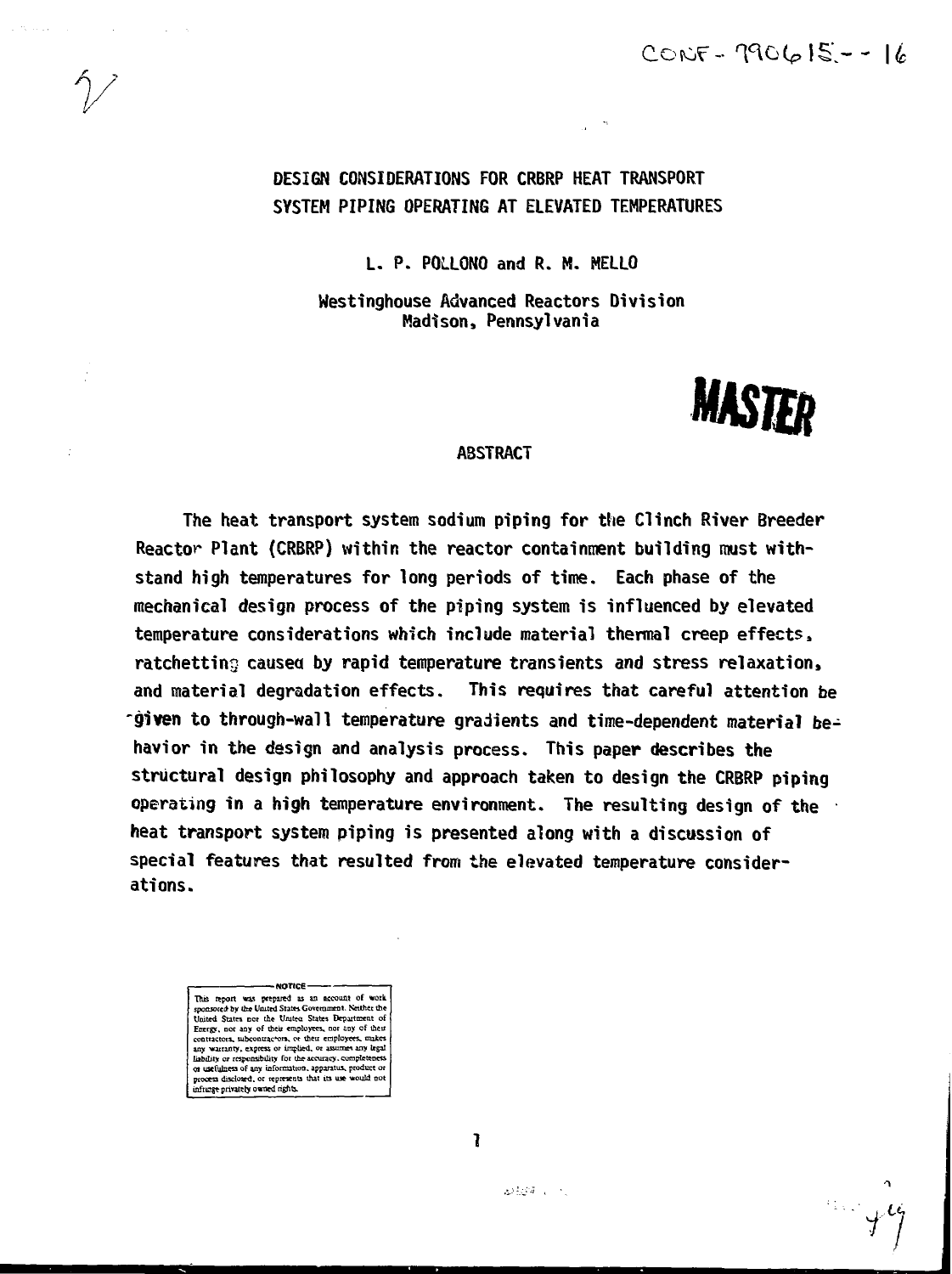### **INTRODUCTION**

**The heat transport system sodium piping for the Clinch River Breeder Reactor Plant (CRBRP) within the reactor containment building must withstand high temperatures for long periods of time, in the presence of flowing sodium, and with a variety of thermal transients superposed during the plant life. The reactor primary outlet piping operates at temperatures as high as 546°C (1015°F) for a significant portion of the 30-year operating life of the plant. The primary cold leg sodium piping (i.e., the reactor inlet) operates at a temperature of 399°C (750°F), but for some transients the temperature of the cold leg reaches 538°C (1000°F).**

**Each phase of the mechanical design process of the CRBRP heat transport system piping was influenced by elevated temperature considerations. Because the piping operates at temperatures great- than 427°C {8Q0°F), time-dependent material failure modes as well as time-independent material failure modes must be accounted for in the design. Rapid temperature excursions or transients which occur in the CRBRP heat transport piping may induce through-wall stresses in the pipe wall in excess of the material yield strength causing local plastic straining which can contribute to a ratchet mechanism. Also, the high temperature flowing sodium in austenitic stainless steel piping nay result in varying degrees of interstitial mass transfer and other material degradation effects.**

**The purpose of this paper is to describe in detail the design of the CRBRP primary heat transport system piping that resulted from the consideration of system design requirements and the elevated temperature environment.**

 $\overline{2}$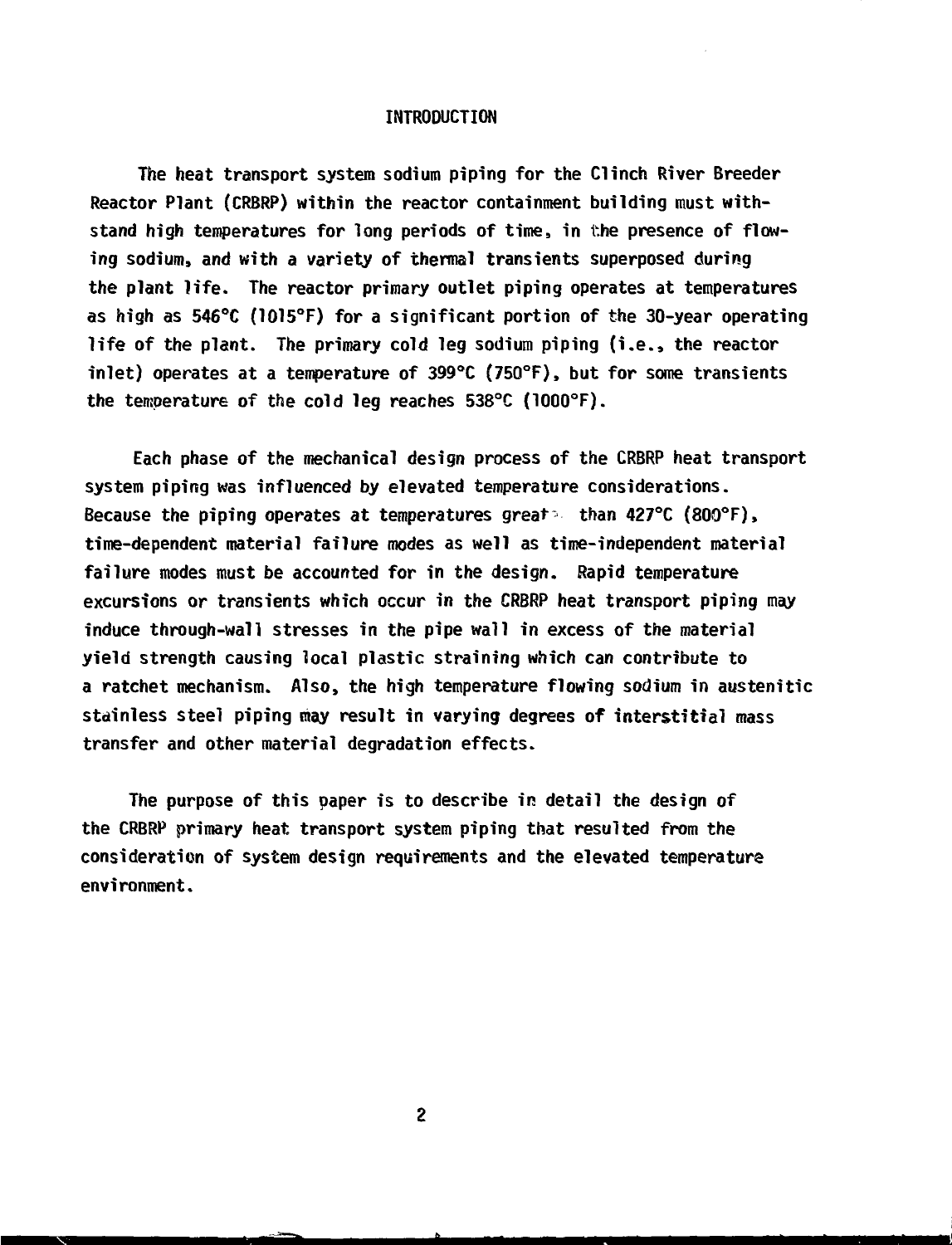## **DESIGN REQUIREMENTS, GUIDELINES AND METHODS**

#### **General Requirements**

, transference control and control

**The specific design requirements for the HTS piping system were stipulated in the design specification. These requirements were established to be consistent with the performance of specific functions by the piping system during reactor operation and with quality and safety standards developed by regulatory and industry bodies for the design and fabrication of nuclear components. In line with these requirements, the CRBRP heat transport piping system is designed and analyzed as an ASME Class 1, Seismic Category I£Qnuclear component in accordance with the requirements of the ASME B&PV Code, Section IIlKsupplemented by special provisions given in ASME Code Case 1592-7E0and certain RDT Standards&5]for nuclear components in elevated temperature service. The consideration of thermal creep effects sets the elevated temperature rules of Code Case 1592-7 apart from the ASME Code Section III, Subsection NB rules. Unlike Subsection NB design rules which basically guard against time-independent failure modes, the elevated temperature rules are applicable for service conditions where creep and relaxation effects are significant. Therefore, the elevated temperature rules require that the mechanical design of the CRBRP piping system account for time-dependent as well as tims-independent material properties.**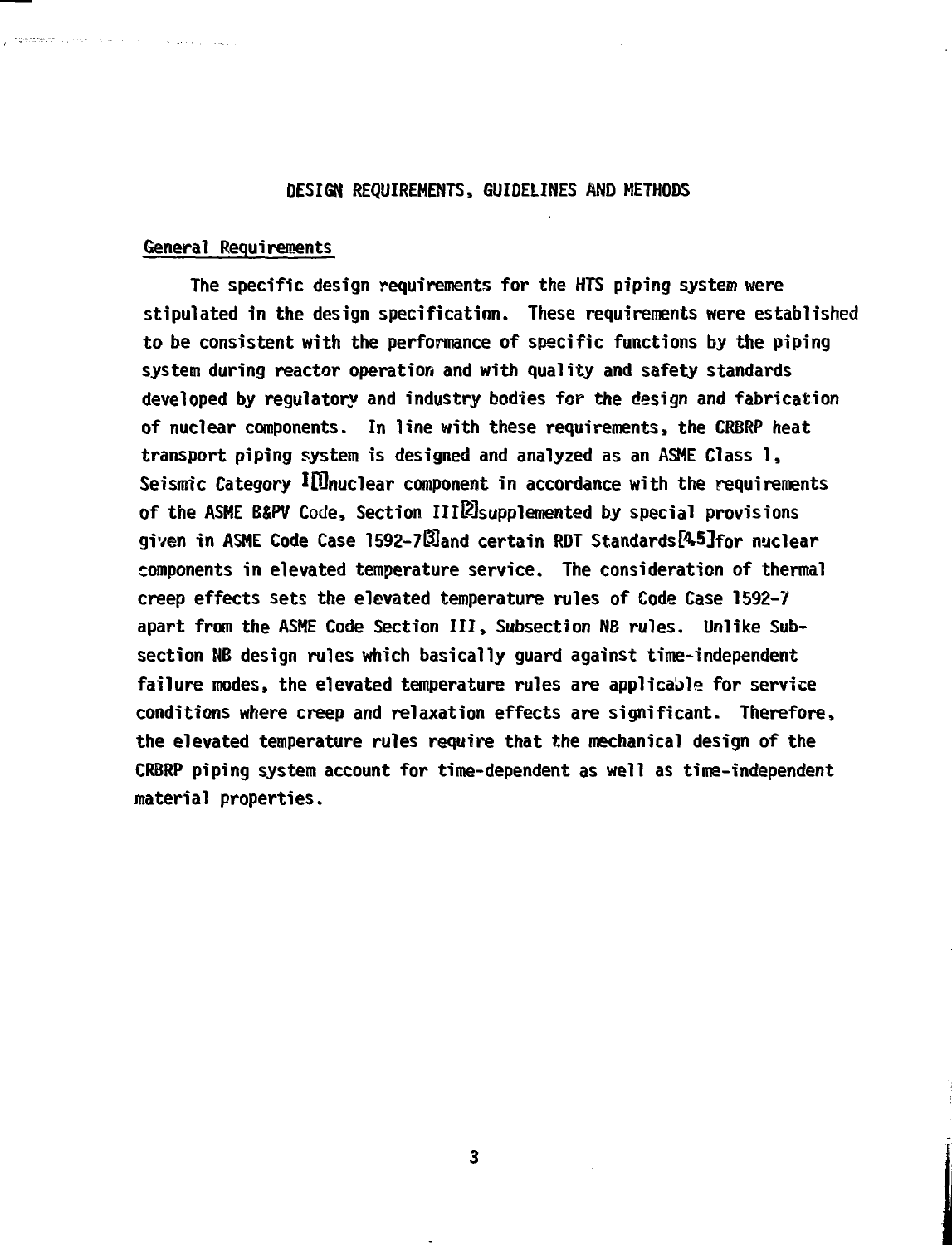**The design specification provides the applied loadings that are used in the CRBRP piping design and evaluation. These loadings include such effects as internal pressure, deadweight, anchor motions, thermal expansion, thermal transients and seismic excitations.**

#### **Arrangement and Support System Design Guidelines**

**From the operational, functional, and structural requirements listed in the design specification, specific guidelines were established for use in the development of the piping system arrangement and layout and for the design of the support and restraint system for the piping. These guidelines were established from radiation protection, maintenance, inservice inspection, safety and high temperature considerations and from the general characteristics of the reactor containment building.**

**The arrangement of the CRBRP heat transport system piping was developed using the following guidelines:**

- **1. piping had to be elevated or contained in guard tanks**
- **2. routing had to preclude neutron shine on components, particularly the intermediate heat exchanger(IHX)**
- **3. the piping had to be arranged in three essentially identical heat transport loops from the reactor in separate cells**
- **4. the primary loop pump had to be located in the hot portion of the loop**
- **5. high point vents had to be provided in both the hot leg and cold leg piping**
- **6. the piping had to be drainable**
- **7. the piping had to be trace heated and insulated with the piping providing the support for these items**
- **8. installation of and access to the piping had to be practical (approximately one meter clearance between the piping and building walls and components had to be provided)**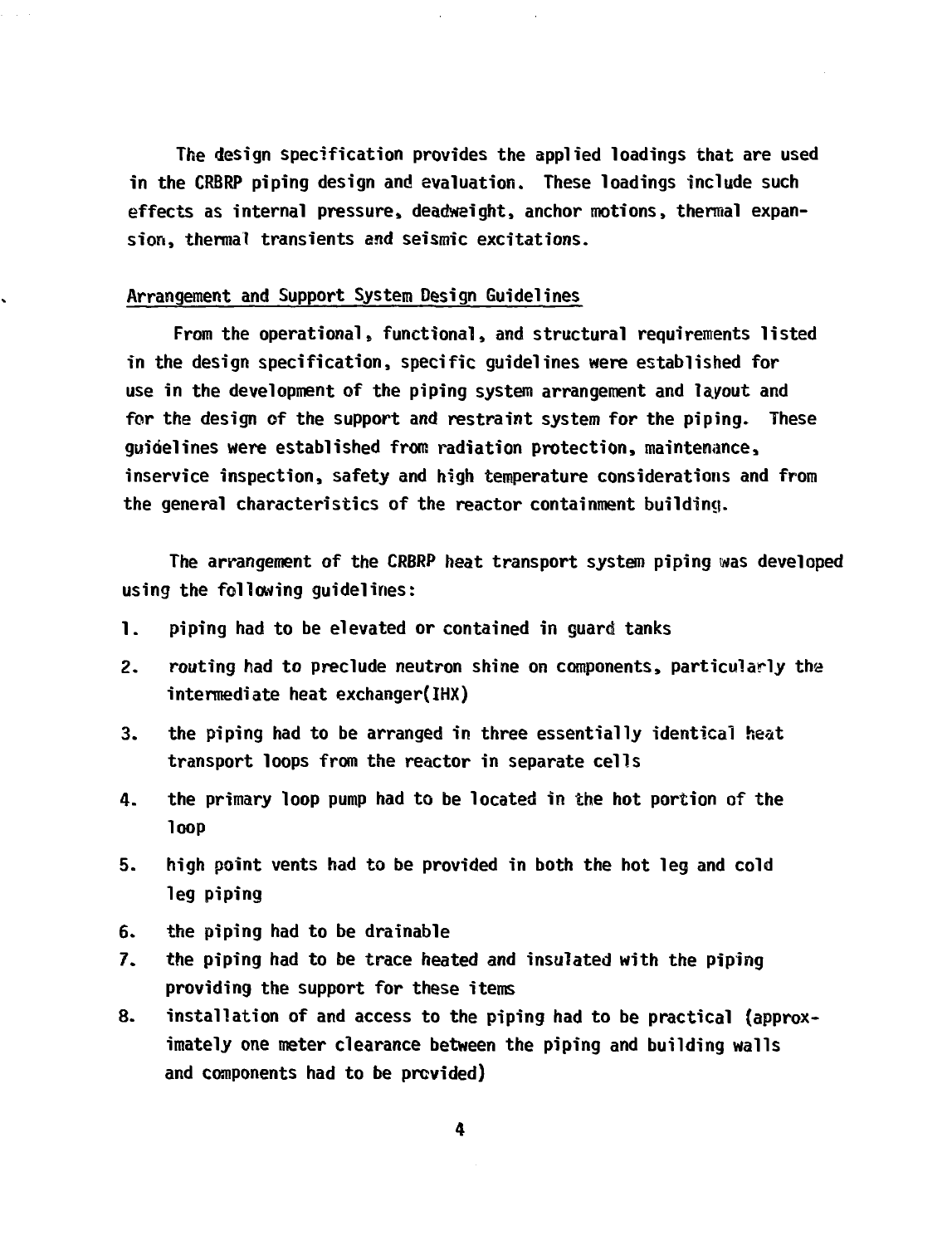- **9. the piping loops had to accommodate the system thermal expansion**
- **10. all connections between piping components had to be welded**
- **11. bellows seals attached to the piping had to be provided between the reactor cavity and heat transport system cells**
- **12. rigid seals attached to the piping had to be provided at the reactor containment building boundary**
- **13. stresses in the piping were to be limited to the established screening limits.**

**As part of producing the general arrangement of the piping system, thetask of establishing the location, type, size, and arrangement of the pipe supports is an integral part of the design process. In this way the piping, its supporting systems, and their combined interaction with the other heat transport system components and building structures are subjected to study. The guidelines established from piping design and functional requirements for the supports and restraints of the piping system were as follows:**

- **1. pipe support had to be provided by non-integral attachments, insulated from the pipe wall**
- **2. load bearing insulation had to transmit piping loads to the non-integral attachment (or clamp)**
- **3. pipe supports had to be primarily of the constant load type**
- **4. pipe seismic restraints (or snubbers) had to be of the mechanical type and generally located at support locations**
- **5. maximum span of piping between supports had to be based on a deadweight bending stress of 10.3 MPa (1509 psi) and/or supports had to be located at points of concentrated loads**
- **6. maximum span at curved sections of pipe had to be limited to 75% of the straight run span**
- **7. the span for seismic restraints (or snubbers) had to be consistent with the screening stress limits**

**The guidelines described above for developing the arrangement and support system for the piping coupled with the screening or pipe routing**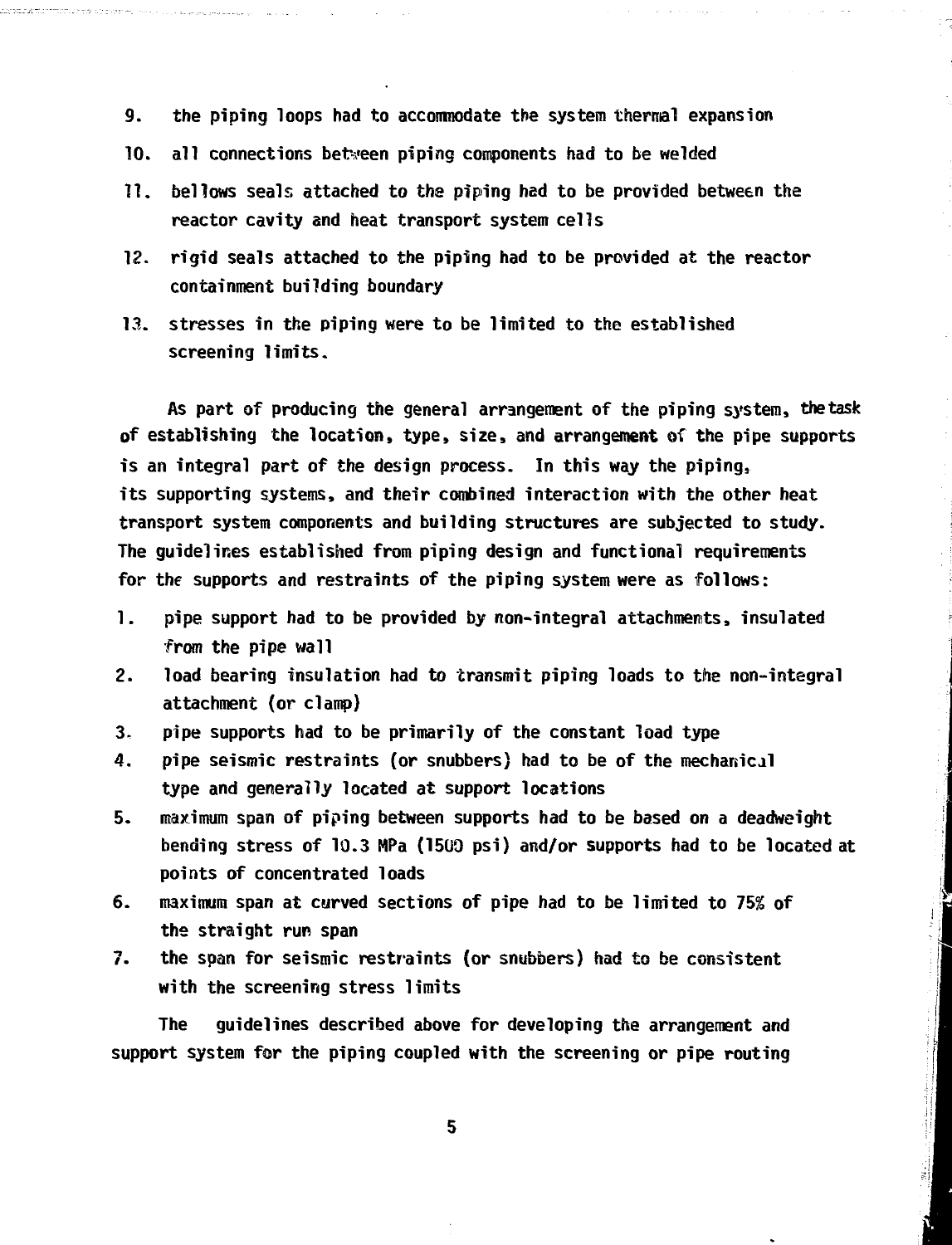**rules provided a basis for assessing the relative merit of alternative sizes, arrangements and supports of the piping system. This iterative design process lead to an acceptable mechanical design of the CRBRP heat transport system piping.**

and the state of the

## **Pipe Routing (Screening) Rules**

**Pipe routing or screening rules that account for elevated temperature considerations were established for assessing the acceptability of the many alternative arrangements of the CRBRP piping and its support system that were considered in the design process. The objective of the screening rules is to establish stress limits appropriate to each type of loading such that, in the final detailed stress evaluation of the piping, the ASHE Code design limits, for combined loadings are satisfied.**

**A wide spectrum of structural analysis methods may be used to show compliance with the ASHE Code limits. At one end of the spectrum the analytical effort is very smell and the piping design is characterized by** relatively long loops and many supports. At the other end of the specirum **the analytical effort may be very large and the piping design nay be characterized by a relatively compact arrangement and fewer supports. Optimum pipe routing rules must contribute to a minimum total cost.**

**It is helpful if the piping analysis for deadweight, thermal expansion and seismic loads can be carried out independently of each other during the design process. The allowable stress in the pipe is apportioned to eadr different load source so that the combined stresses do not exceed the allowable ASME Code stress limits. With separate and distinct load and stress limits for each of the major load sources, the analysis for each can be carried out independently. This will assure that if the stress limits are satisfied for the individual loadings they will also be satisfied for the combined loadings.**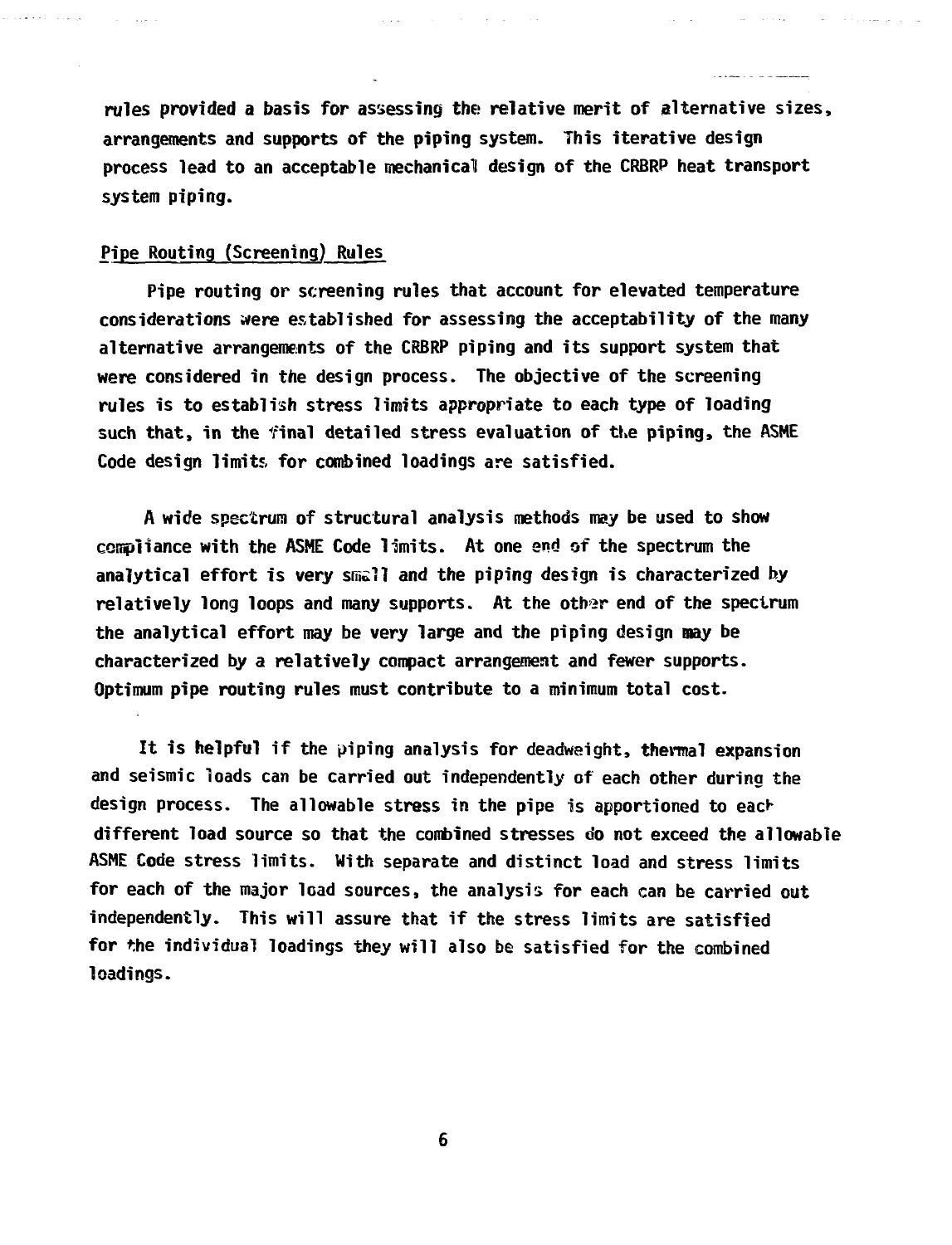**These load and stress limits, whether applied to load combinations or individual loadings, are generally referred to as "screening rules". In various forms, they have been found to be an excellent aid in the piping design cycle because they permit the piping design to proceed for each type of loading independently without direct consideration of combined load effects.**

**In conjunction with screening or pipe routing rules, methods for determining piping nozzle loads must be established by the piping designer using a consistent basis with the screening rules to assure that the piping design does not give reactions greater than the specified nozzle loads. Therefore, a method was developed to obtain pipe nozzle loads that gave a practical bound on the expected pipe reactions based upon the limit loads for the piping adjacent to a component nozzie.**

**To minimize the size of the reactor containment building it is essential that the heat transport piping system loops be short for a compact arrangement. Therefore, the pipe routing rules established for CRBRP piping set relatively high allowable stress limits, recognizing that final ASME Code compliance evaluations could require complex inelastic analysis at a limited number of locations in the piping loops. The pipe routing rules were established by apportioning the allowable stress to the different types of loading categories such as pressure, deadweight, seismic and thermal expansion stresses.**

**For the heat transport system cold leg piping that is normally operating at temperatures less than 427°C (8G0°F), the pipe routing rules are based upon satisfaction of the primary-plus-secondary stress intensity range limits; i.e., Equation 10 of Subsection NB-31500 of the ASME Code. Specifically, to establish the individual stress intensity limits for each type of loading for routing the cold leg piping, the primary-plus-secondary intensity range for the selected "worst-case" cycle under upset loading conditions had to be satisfied. The governing relation is:**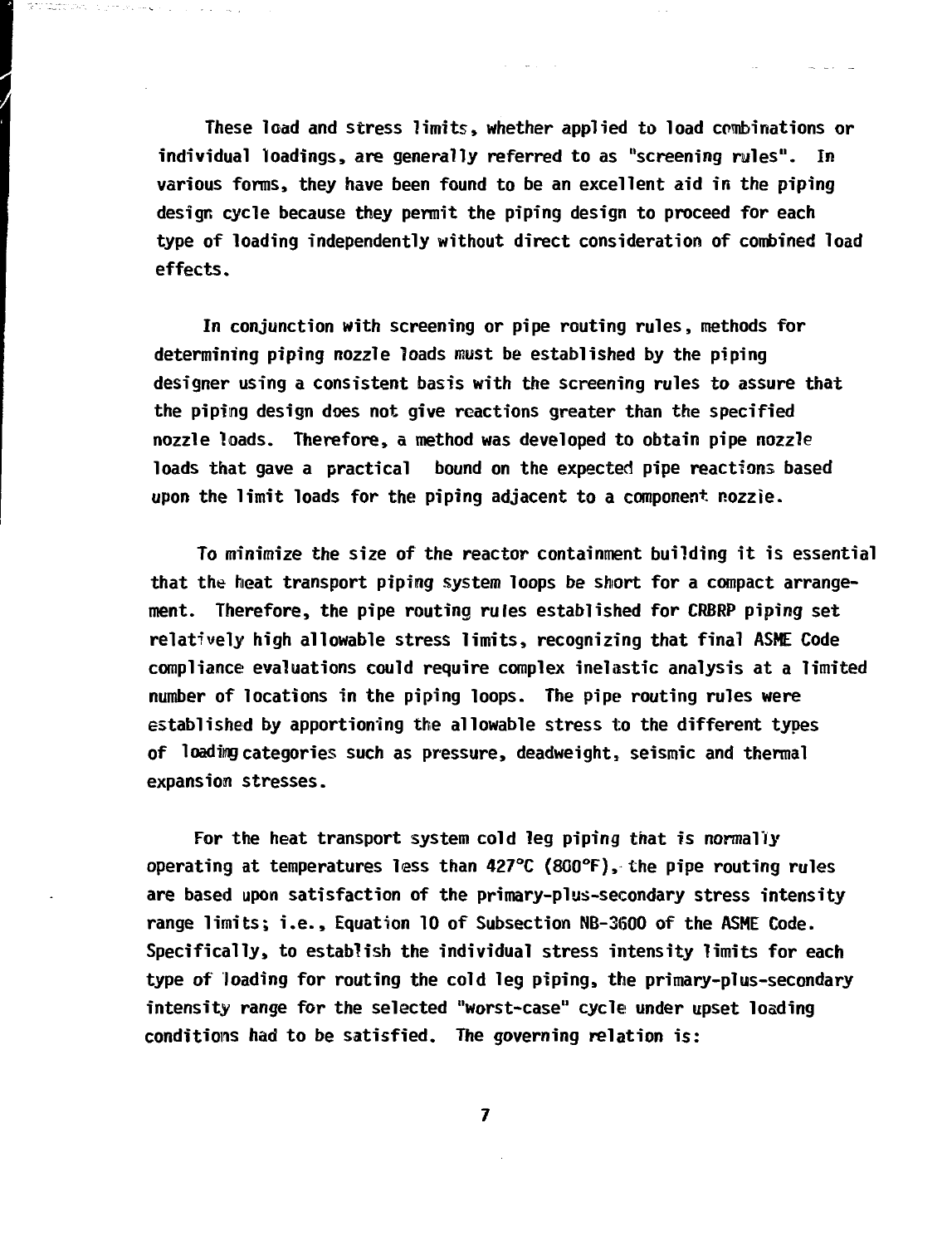$$
[S(P_1 + P_1)] + S(0) \leq 3 S_n \dots \dots \dots \dots \dots \dots \dots \dots \tag{1}
$$

**Carlo Co** 

**where**

- $[S(P_1+P_6)]$  = the value of the primary membrane plus bending **stress intensity range that occurs during the operating cycle being evaluated.**
- **S(Q) = the value of the secondary stress intensity range that occurs during the operating cycle being evaluated.**
- **S<sub>m</sub>** = maximum allowable stress for the material **from Table 1-1.0 of the ASME Code, Section III.**

**Equation 1 had to be satisfied for a reference cycle which consists of ranges of pressure, OBE, thermal transient and thermal expansion loading. Based upon evaluation of this reference cycle, the pipe routing rules were obtained as a set of allowable stress intensity limits for each of the types of loading considered.**

**For the heat transport system hot leg piping that is normally operating at temperatures greater than 427°C (800°F) and designed in accordance with Code Case 1592, the elasticstress linrtts tc preclude straw ratchetting are usually the most difficult to satisfy. If elastic analysis is to be us;ed, ratchetting can be precluded by limiting the primary-plus-secondary stress intensity induced under operating conditions involving combined weight, pressure, seismic, thermal expansion and thermal transient loadings. For the purpose of establishing individual stress intensity limits for routing the hot leg piping, the same basic approach used for the cold leg piping was used.**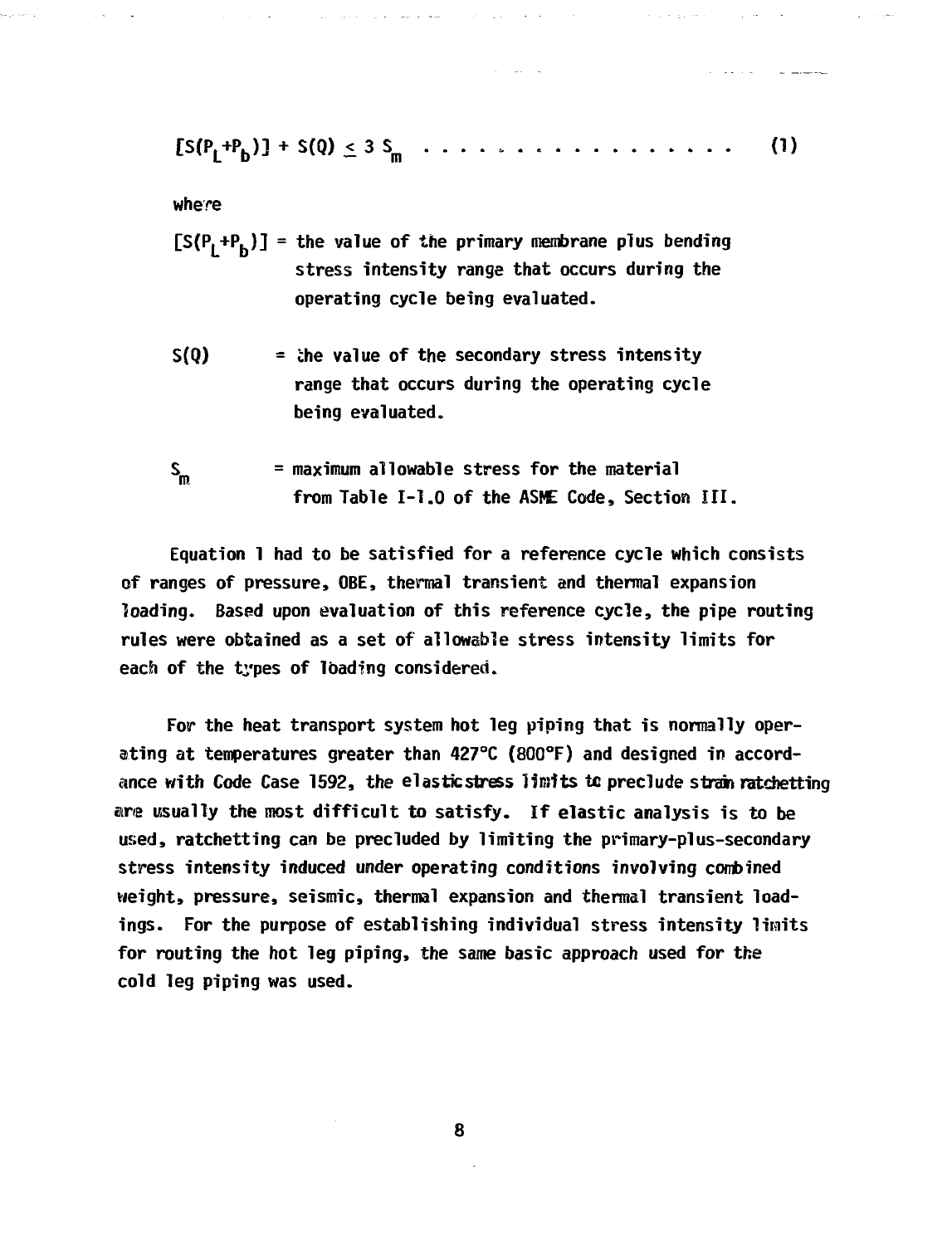**To establish the stress limit for thermal expansion stress9 the pnmary-plus-secondary stress intensity limits to satisfy Equation 1, Paragraph T-1322 of Code Case 1592 (based on elastically calculated stresses), are used. The operating cycle was defined as the ambient heatup-tc-normal operating cycle. In equation form the limit as prescribed by the Code Case can be written as follows:**

$$
[S(P_1^{+P_1})]_{\text{max}}^{+} + [S(Q)]_{\text{range}} \leq 0.90 (S_a) \ldots \ldots \ldots \ldots \ldots (2)
$$

**where**

- **[S(P.+P. )1 the maximum value of the primary membrane plus bending stress intensity during the cycle.**
- $[S(Q)]$ <sub>range</sub> **Vafl ye the maximum value of the secondary stress intensity range during the cycle.**
- $= S_a$  is equal to  $S_v$  if the average wall temperature  $S_{a}$ at one of the stress extremes defining the secondary stress range is below the creep regime. Otherwise, **s**<sub>a</sub> is defined as the lesser of S<sub>y</sub> or 1.25 S<sub>t</sub> taken at the highest average wall temperature occurring during the cycle at  $10^4$  hours.
- S<sub>v</sub>  $\cdot$  The average of the minimum specified yield strength **values at the maximum and minimum wall averaged temperatures of the cycle under consideration.**

**St = Time dependent material allowable defined in Code Case 1592,.**

**In establishing the thermal expansion stress limit, it should be noted that the loading cycle being evaluated in accordance with Equation 2 does not give the maximum primary-plus-secondary stress which occurs during all normal and upset operating conditions. The OBE seismic upset cycle would probably give the maximum stresses. The use of a cycle which gives less than the maximum stress is based upon, firstly, the judgement that if the**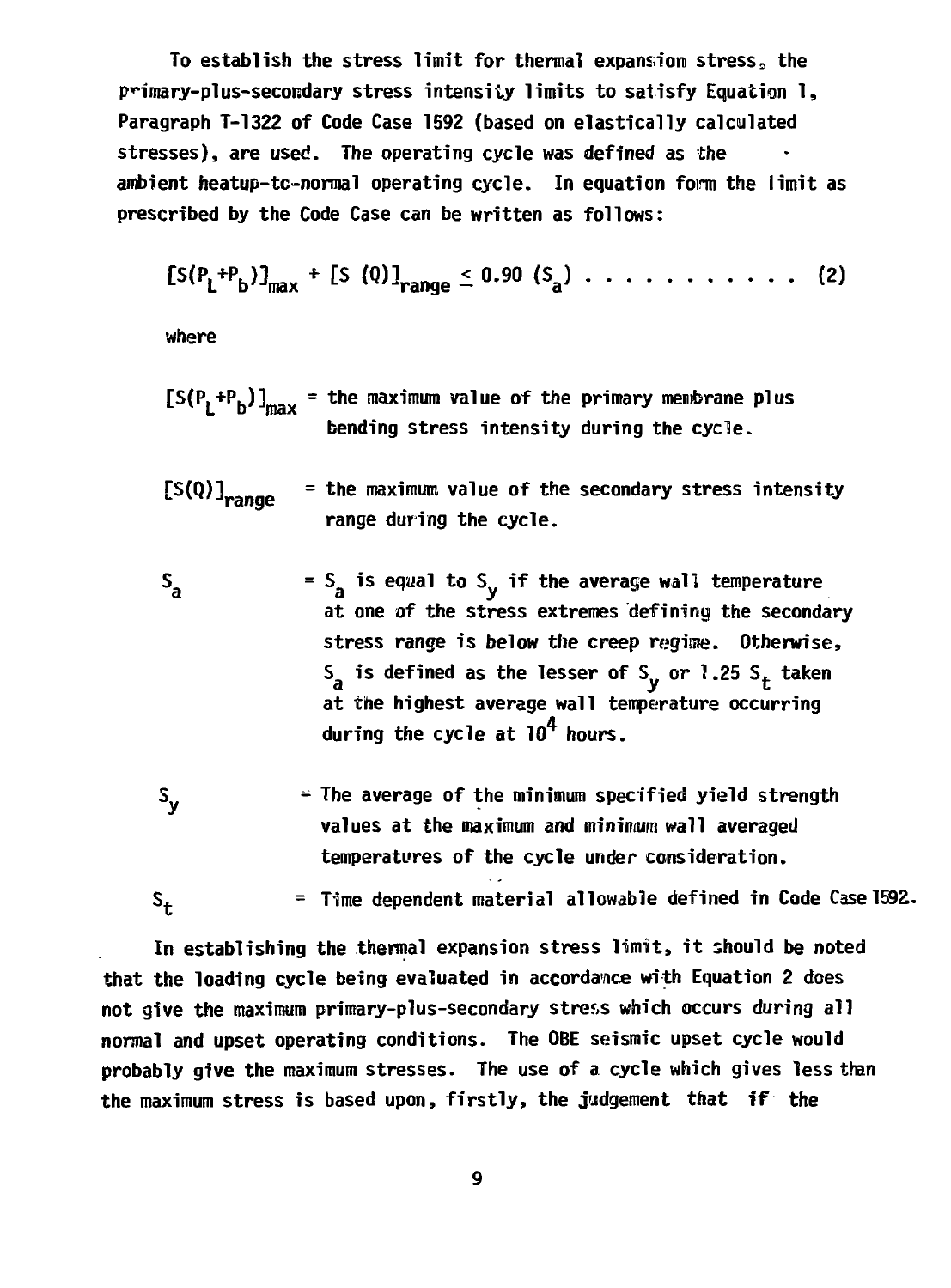**cycle which gives the highest stresses was used, the space requirements for the piping loops would be unacceptable from the standpoint of reactor containment building size. Secondly, the pipeline stresses that are calculated during the routing studies are basdd on the conservative, simplified piping analysis approach as defined in NB-3650. By shifting to detailed elastic analysis as defined in NB-3200, satisfaction of the Code Case 1592 elastic limits for all load cycles in most cases should be met. Thirdly, a 90%factor** is applied to the S<sub>a</sub> allowable for added assurance that the Code limits can be met in most cases with elastic analysis. Finally, if inelastic analyses are needed, it is expected the amount will be limited.

**Once the screening rules had been established and with the design guidelines discussed previously, the mechanical design of the piping and its support system could progress to a firm or baseline arrangement. Pressure, deadweight, thermal expansion and seismic analyses were carried out independently for many design alternatives to determine stresses for comparison with the established screening rule limits. When the guidelines discussed in the previous section and the screening limits were satisfied, the piping and support design was acceptable and the baseline design established.**

#### **Design Evaluation**

**Once the baseline design of the CRBR piping had been established, the detailed structural evaluation was made in accordance with the methods outlined in recognized nuclear industry codes and standards, the ASHE B&PV Code and the additional, supplemental requirements of the RDT Standards. The evaluation of the heat transport system piping included, flexibility (static and dynamic), stress,and heat transfer analyses. The flexibility analyses carried out on a linear, elastic basis provided forces and moments at selected points along the pipeline. The heat transfer analyses provided thru-the-pipe wall temperature gradients and average pipe temperatures at structural discontinuities. With these analysis data and a prescribed plant duty cycle or loading history, stress evaluations of the pipeline at selected locations were carried out as shown in Figure 1 with the**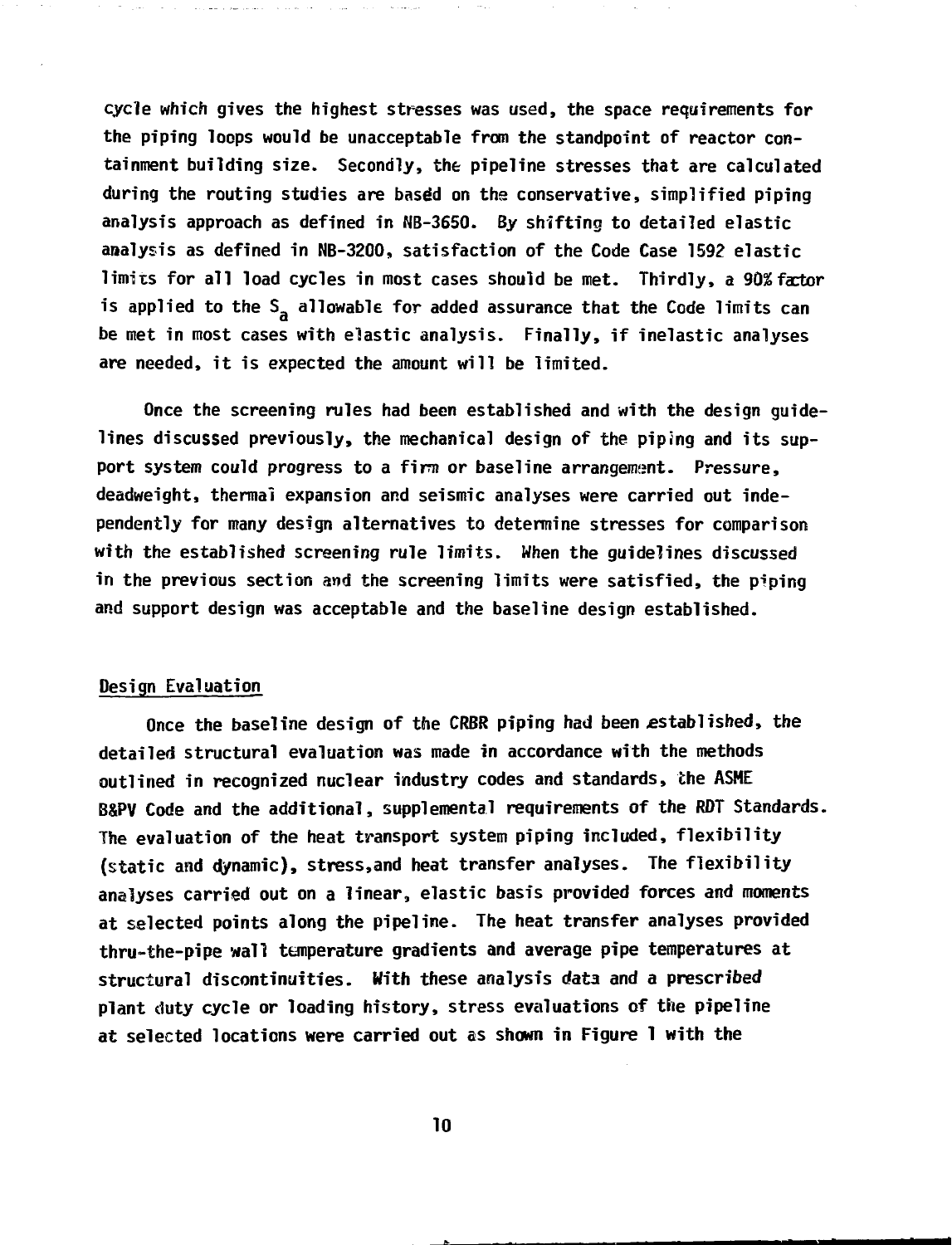**ELTEMP pragram[€at elbow midpoints and circumferential weld joints between an elbow and a straight pipe section.**

**Initially the stress evaluations were carried out on an elastic basis. At a given location in the pipeline, stresses from the various loadings were combined to determine total primary or load-controlled stresses at a given time in the load history and to find secondary or peak stress (strain-controlled) ranges between times in the histogram. The primary stresses were checked against a restrictive allowable that prevents gross yielding through the pipe wall. Next, the possibility of gross distortion and creep-fatigue were checked using the elastically calculated primary stresses and ranges of secondary and peak stresses.**

**If the strain-controlled limits are not satisfied on an elastic basis either redesign is necessary or inelastic analyses may be used to show that inelastic strains in the pipeline are not excessive. If the reason for non-compliance of strain-controlled limits is judged to result from excessive thru-the-wall thermal transient stresses, the analysis procedure can be modified to use elastic flexibility analysis (i.e., forces and moments) with an inelastic analysis of the pipe component (i.e., elbow, reducer, etc.) to determine total strains. If the reason for non-compliance is judged to result from excessive flexibility forces due to thermal expansion, the procedure can be modified to use an inelastic flexibility analysis and an elastic or inelastic piping component analysis. An inelastic combined flexibility and component anaTysis is to be used as a last resort.**

### **DESCRIPTION OF DESIGN**

### **Piping Arrangement**

**The CRBRP heat transport system is comprised of three piped loops which operate in parallel. Each heat transport loop is subdivided into two systems; a primary heat transport loop and an intermediate heat**

 $\mathbf{1}$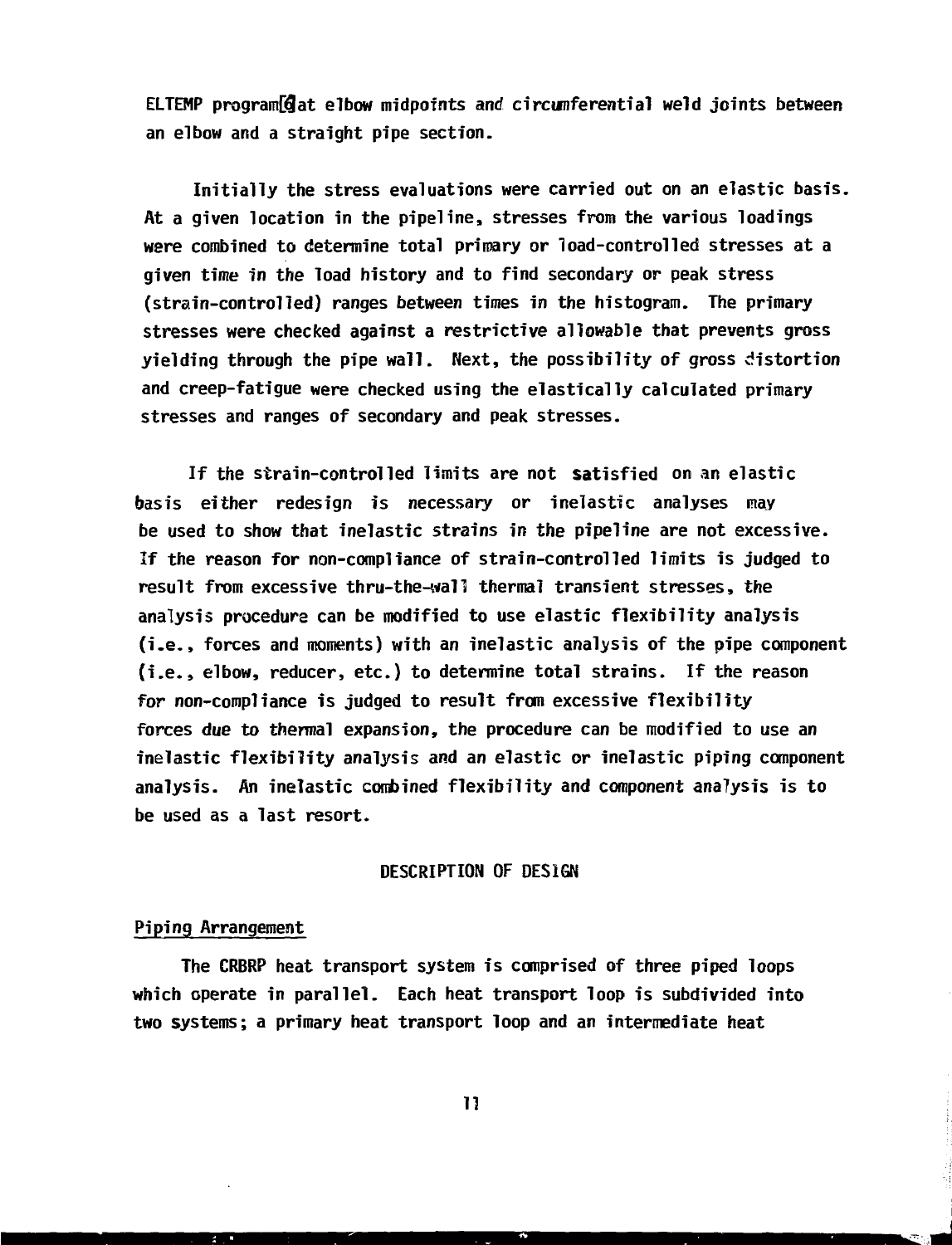**transport loop which are thermally coupled by an intermediate heat exchanger (IHX). Radioactive sodium is transported by the primary loop from the reactor vessel to the heat exchanger and back to the reactor vessel. Non-radioactive sodium is transported by the intermediate loop (which is located partially in both the reactor containment and steam generator buildings} from the heat exchanger to the steam generators and back. Only the intermediate piping within the reactor containment building will be discussed in this paper. Each of the three primary loops and those sections of the intermediate loops within reactor containment are contained in a separate, shielded and inerted cell in accordance with design requirements.**

**Certain design requirements and high temperature considerations dictate some disr.inct features of the mechanical design of heat transport system piping. These requirements and considerations include:**

- **1. the need to maintain system pressure losses at the required flow rates to a reasonable value to conserve pumping powers coupled with low system operating pressure.**
- **2. the corrosive effect of flowing sodium.**
- **3. the high operating temperature, high film coefficient for sodium, large temperature transients and relatively low thermal conductivity of austenitic stainless steel.**

**Item (1) and (2) above dictate relatively large pipe diameters to minimize sodium velocity. Very low system resistance is especially needed for the piping from the reactor outlet to the primary pump suction to minimize pump NPSH effects at the low operating pressure. Item {2) is best accommodated by the use of austenitic stainless steel. Item (3) dictated the use of thin wall piping to minimize thermal gradients through the pipe wall. The selection of the pipe wall thickness must consider the tradeoff between primary pressure and other load-controlled stresses and secondary thermal transient stresses, the former decreasing with increasing**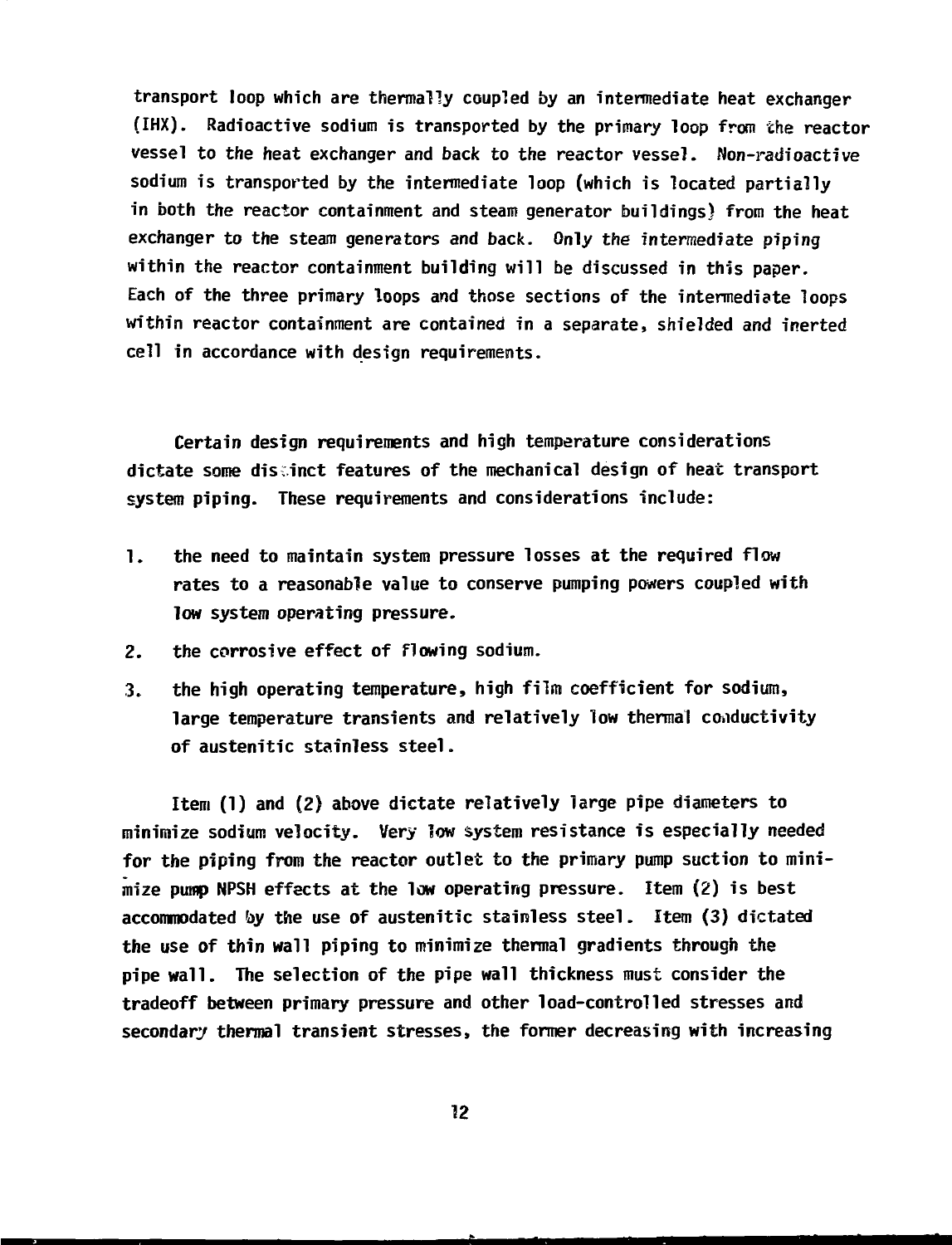**wall thickness and the latter Increasing with wall thickness. Based on the key design parameters given in Table 1 for the heat transport system piping and the screening rules that were established to layout the piping loops, a pipe wall thickness of 12.7 mm (0.50 inch) was selected for the entire piping system. Combining all these considerations resulted in the use of 0.51 m (24 inch) 0.0. piping with the 12.7 mm (0.50 inch) wall for the incontainment heat transport system except for the reactor outlet piping which is> 0.91 m (36 inch) 0.0. with the 12.7 mm (0.50 inch) wall. Type 316 stainless steel was used for the hot leg piping material because of its superior high temperature properties, and Type 304 stainless steel was used for the cold leg piping.**

**The design process to layout the general arrangement of the incontainment piping system was an iterative process based on the arrangement guidelines and pipe routing rules that had been established. Preliminary static piping stress analysis for thermal expansion starts in this basic layout stage. This analysis verified equipment locations (pumps, IHX, check valve , etc.) and the major pipe routing. The following aspects of the piping system were considered in these analyses:**

- **1. heat transport system equipment in the piping system.**
- **2. location and movement of equipment nozzles.**
- **3. method of equipment support.**
- **4. restraint points.**

Strandard that is a series of the company of the

**5. interfacing systems including the building.**

**The general arrangement of the CRBRP heat transport system piping that resulted from the design provess is shown in Figures 2 thru 4. The considerations that played the major role in establishing this layout included (1) the piping had to be elevated above the minimum safe sodium level in the reactor vessel or contained in guard vessels, (2) the need to preclude neutron shine, and (3) the need to provide access. In particular the design shown in the above figures, contains**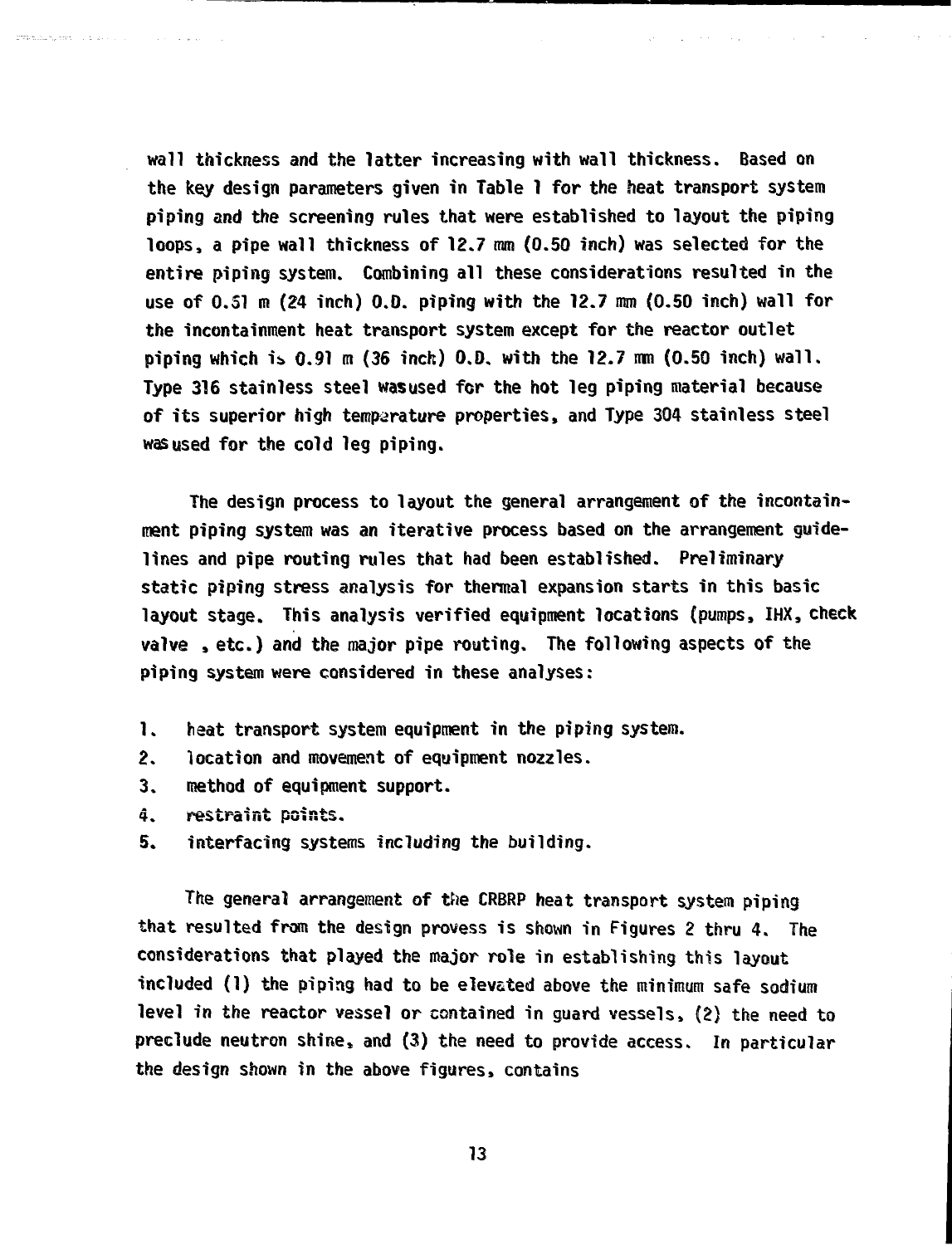**large loops to accommodate thermal expansion, has attached bellow seals between the reactor cavity and heat transport cells, and is rigidly restrained at the reactor containment building penetrations.**

### Selection of Pipe Support and Restraint Locations

the contract of the contract of the contract of the contract of the contract of the contract of

 $\mathcal{A}^{\mathcal{A}}$  and  $\mathcal{A}^{\mathcal{A}}$  and  $\mathcal{A}^{\mathcal{A}}$ 

**The location, sizing and arrangement of pipe supports is best carried out during the initial study layout and arrangement of the primary and intermediate piping. In this way the piping, its supporting systems, and their coabined interaction with other components and building structure can be subjected to study and planning. In addition to establishing the general arrangement of the piping and its support points, early decisions had to be made on the type of supports, their general size, space requirements and access for maintenance, all of which had to be examined in relation to building structures and other related pipe systems.**

**The design approach used in establishing the location of the piping supports was as follows:**

- **1. In accordance with the guidelines established for locating supports, a reasonable set of locations were selected for pipe supports and seismic restraints.**
- **2. Piping deadweight and seismic flexibility analyses were carried out and,in conjunction with the pipe routing rules, locations of supports and seismic restraints were verified.**
- **3. From step 2, the principal size, arrangement and space requirements for the supports and restraint components were established and the detailed design of the supports and associated hardware such as clamps, rods and bolts could proceed.**

### **Pipe Support System Design**

**In general, the design approach to provide adequate support and restraint for the large diameter thin wall piping of the CRBRP heat**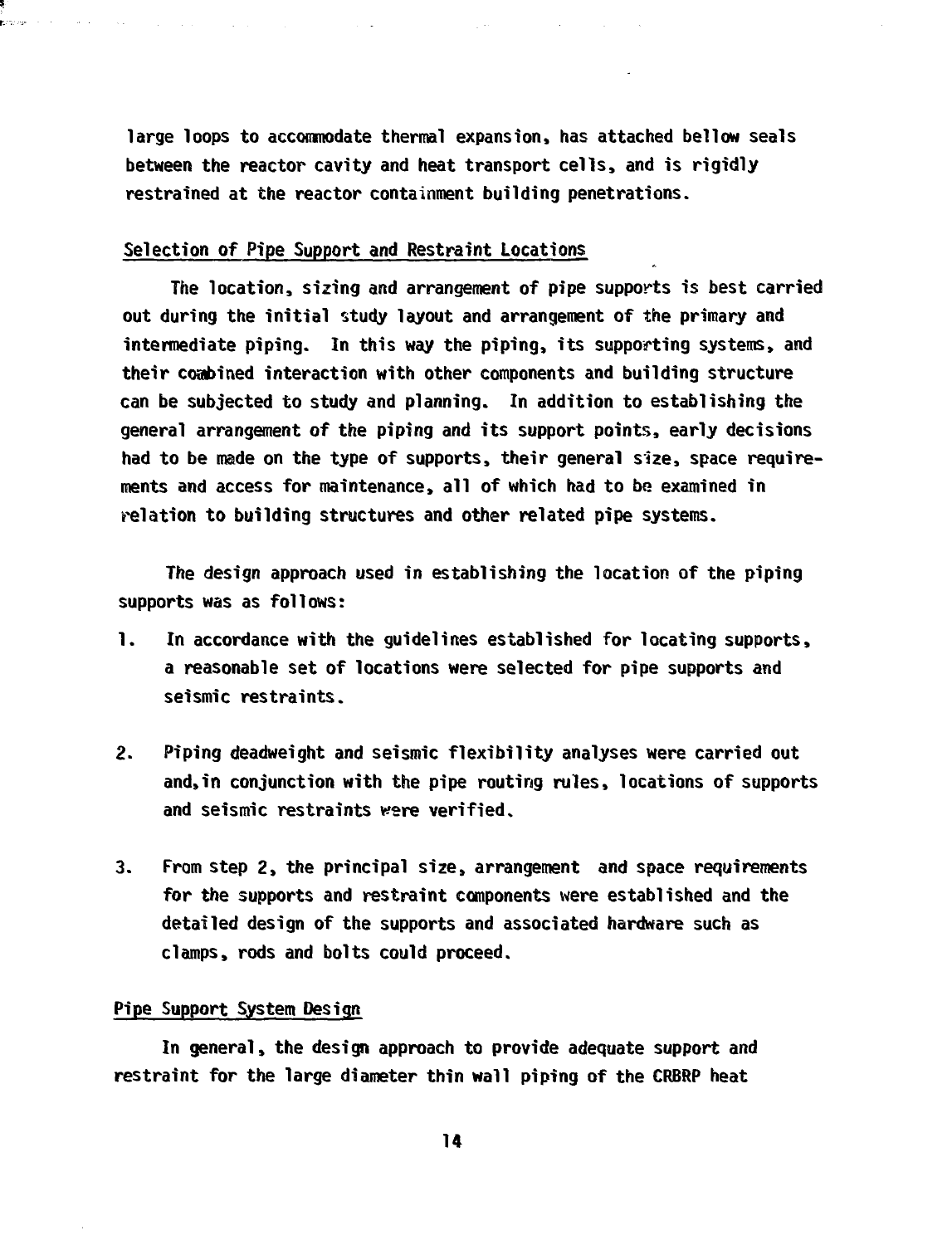**transport system follows the design philosophy of "conventional" piping systems of similar pipe size and wall thickness. There is a great deal of experience in the field in supporting and bracing of pipe lines of this size range and there are many components and accessories readily available as "offthe shelf items" which meet ASHE Code, Section III requirements that may be used. Many of these shelf items are directly applicable to the support of CRBRP piping; for example, spring supports, constant load hangers and seismic restraints, are all directly applicable. A great many of the accessories such as rods, pads, clevises, etc. are also dir^tly applicable for CRBRP use.**

**In the design of the support .and restraint systems for the CRBRP primary and intermediate piping there are two areas which requiredspecial attention and which are departures from the conventional design of pipe supports and restraint systems. These areas are:**

**1. The selection of seismic restraint types.**

.<br>Extendio di contra primere della caraccia di company della caraccia della contra della contra della contra del

**2. The design of the pipe clamp, and other support attachments to the pipe wall.**

**Due to the high radiation level at certain locations along the piping system during normal operation the use of conventional hydraulic snubbers is not recotmiended because of the reaction of hydraulic fluid and elastomer seals of the units to high levels of radiation. Hydraulic seals tend to become very brittle in the presence of high levels of radiation and thus loose their sealing properties. The liquids tend to gum in high radiation exposure and thus loose their flowing properties so essential to proper operation. In view of this, mechanical snubbers which are essentially unaffected by radiation are used for the CRBRP heat transport system piping within the reactor containment building. Mechanical snubbersEI have been developed specifically for this type of use and are now widely used in the nuclear power industry.**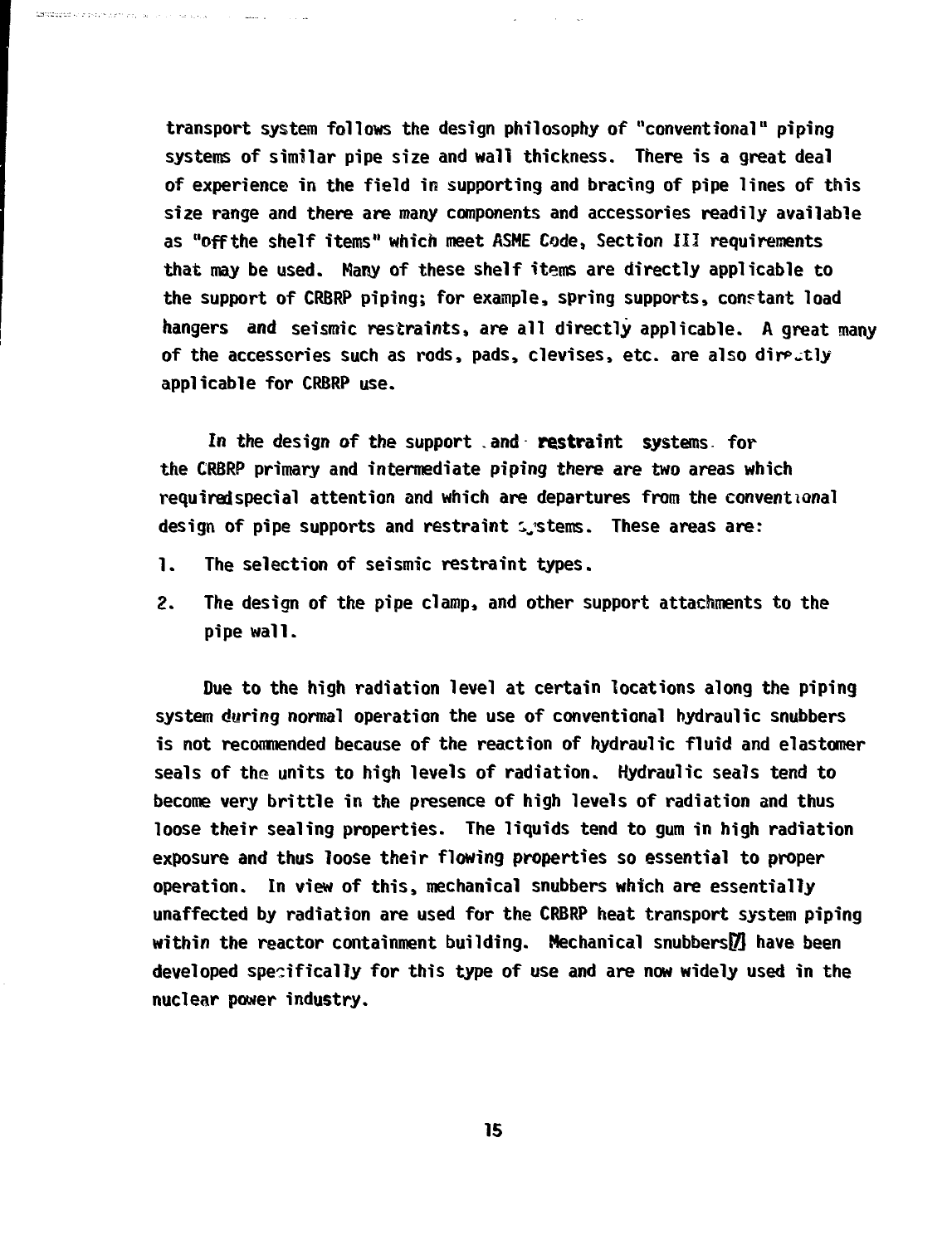**The design of the pipe clamp and other attachments to the pipe wall presentedthe second departure from conventional designs. This is brought about by the nature of the liquid metal sodium, which is the heat transport system fluid carried by the piping system. The high, rapid temperature changes, 205°C (4Q0°F), which may occur in the heat transport system and the high film coefficient for sodium may produce high radial temperature gradients and bending stresses in the pipe wall. A metal-tometal clamp directly applied to the pipe outside diameter or a welded-cn attachment would effectively increase the thickness of the pipe locally causing increased stresses in the pipe wall. To avoid this problem for CRBRP piping, non-integral insulated attachments, which are composed of outer rings stood off the piping by an insulating material capable of carrying compressive loads, were used except at pipe anchor points. In addition, the use of insulated clamps minimize pipe heat losses.**

**The design of the pipe clamp assembly used on horizontal runs of CRBRP piping is shown in Figure 5. The clamp assembly consists of two semi-circular carbon steel rings (with attachment lugs) which are held together by a system of springs to accommodate changes in pipe diameter due to temperature changes. Sandwiched between these rings and the outer pipe wall are two semi-circular load-bearing insulation bands that are 38.1 mm (1.5 inch) thick. These insulation bands contain the load-bearing insulation encased by stainless steel formed and welded sheathing. The springs provide a predetermined clamping load on the pipe wall, while the insulation minimizes the pipe wall thermal transient stress.**

**At locations where an attachment to the pipe wall is absolutely necessary, such as at the reactor containment building penetrations and at the bellows seals, a specially contoured flued-head design was used. For CRBRP piping, the flued-head piping attachment used is shown in Figure 6. The shape is contoured to limit through-wall thermal transient stresses and material gross discontinuity thermal stresses.**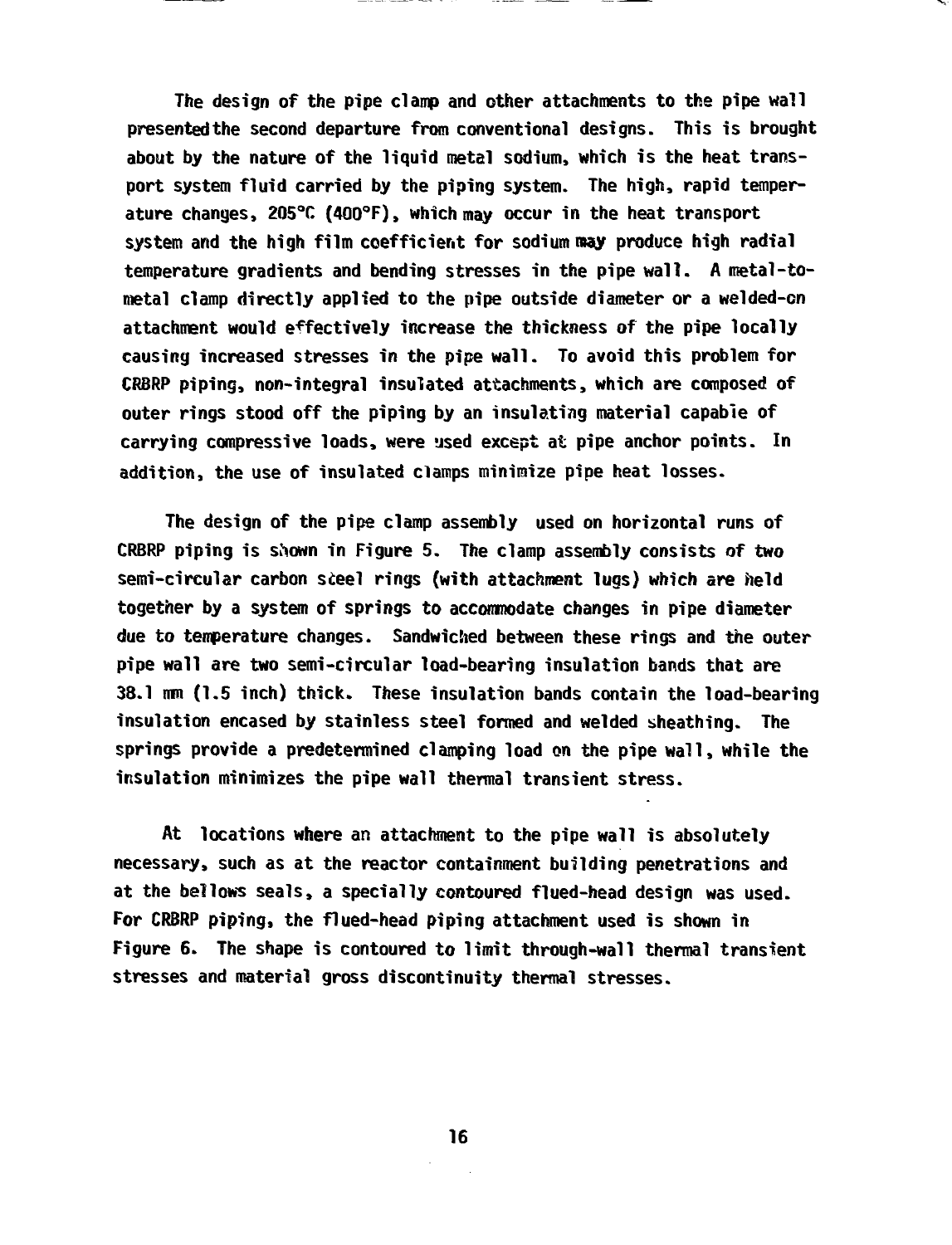#### **CONCLUSIONS**

**A LONG TEN LL L** 

**Tins paper has provided an overview of the structural design process that was foilowed in establishing the design of the CRBRP incontainment heat transport system piping which operates in a high temperature environ- <nent. The criteria, methods, and procedures being developed in the United States for elevated temperature design have been factored into this design process. In particular, the phases of the mechanical design of the piping system most influenced by elevated temperature considerations were discussed in detail. The resulting design of the CRBRP piping included the use of thin-walled large diameter piping of austenitic stainless steel with a carefully designed non-integral support system because of these elevated temperature considerations.**

In conclusion, information exists to design ...aid metal fast breeder **reactor large diameter piping systems with a high degree of confidence in its integrity.**

### **ACKNOWLEDGEMENTS**

**This paper is based on work performed under the U.S. Department of Energy Contract EY-76-C-15-2395 with the Westinghouse Electric Corporation, Advanced Reactors Division. The authors wish to express their appreciation to their many colleagues including Dr. R. H. Mallett, Messrs. S. Kumar, A. C. Steffy, 0. Bilgin, A. J. Krivi, W. J. Dacko and R. W. Devlin for their contributions to this design project. A special word of thanks is due to Janice Hockenbery for her efforts in preparing the manuscript.**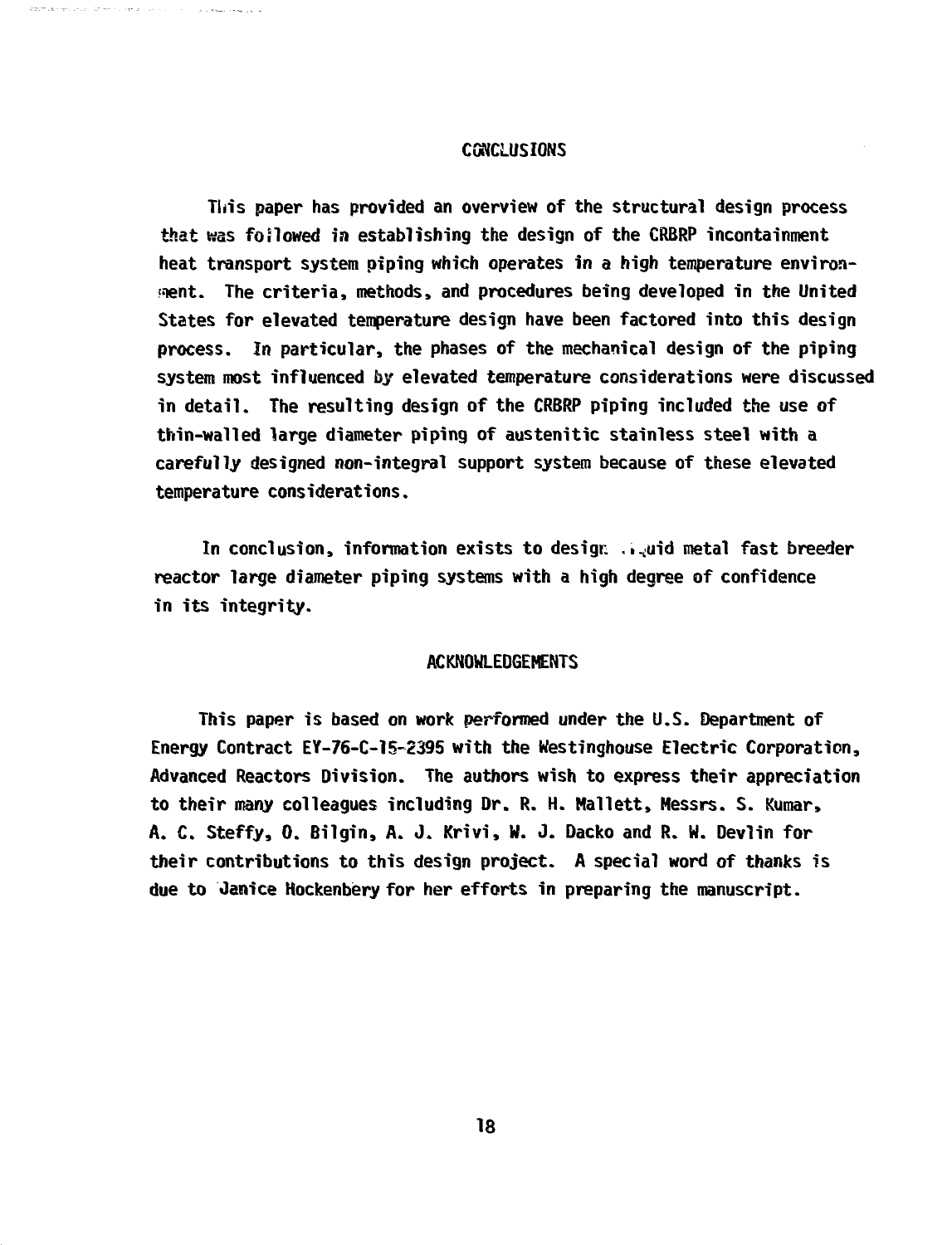#### **REFERENCES**

- **1. RDT Standard F9-2T, "Seismic Requirements for Design of Nuclear Power Plants and Test Facilities", USDOE, Washington, D.C.(Availability: Reactor Standards Office, Oak Ridge, Tennessee).**
- **2. ASME Boiler and Pressure Vessel Code, "Nuclear Power Plant Components, Section III", with Addenda through Summer 1975, American Society of Mechanical Engineers, New York, 1974.**
- **3. "Class 1 Components in Elevated Temperature Service, Section III", Code Case 1592-7, in ASME Boiler and Pressure Vessel Code Cases, American Society of Mechanical Engineers, Mew York.**
- **4. RBT Standard E15-2NB-T, "Class 1 Nuclear Components (Supplement to ASME Boiler and Pressure Vessel Code, Section III, Subsections NA and NB)," USDOE, Washington, D. C. (Availability: Reactor Standards Office, Oak Ridge, Tennessee).**
- **5. RDT Standard F9-4T, Requirements for Construction of Nuclear System Components at Elevated Temperature (Sjpplement to ASME Code Cases 1592, 1593, 1594, 1595, and 1596)", USDOE, Washington, O,C.(Availability: Reactor Standards Office, Oak Ridge, Tennessee).**
- **6. "Clinch River Breeder Reactor Plant Preliminary Safety Analysis Report," Docket 50537, Appendix A, December 1976.**
- **7. R. F. Stengel, "Mechanical Support Absorbs Accelerations, Protects Piping", Design News, 31, No. 3, p. 34 (1976).**
- **8. L. P. Pollono and R. M. Kello, "Pipe Support for Use in a Nuclear System," U.S. Patent No. 4046169, September, 1977.**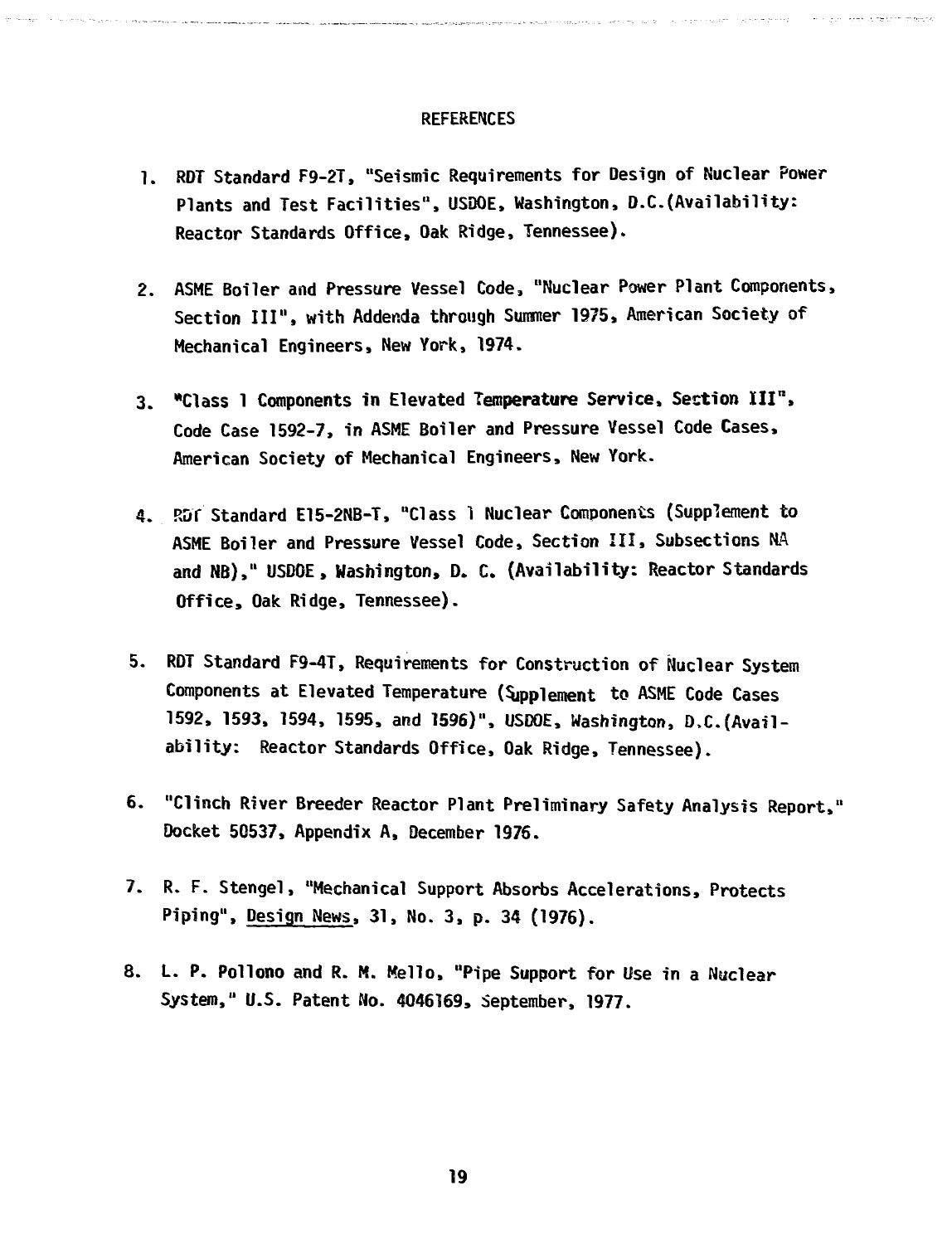# TABLE 1

**I I! p**

DESIGN PARAMETERS FOR HEAT TRANSPORT SYSTEM (HTS) PIPING

|                       | <b>PHTS</b><br>Hot Leg   | <b>PHTS</b><br>Crossover | <b>PHTS</b><br>Cold Leg | <b>IHTS</b><br>Hot Leg    | <b>IHTS</b><br>Cold Leg                              |  |
|-----------------------|--------------------------|--------------------------|-------------------------|---------------------------|------------------------------------------------------|--|
| <b>Size</b>           | 0.91m(36")               | 0.61m(24")               | 0.61m                   | 0.61m                     | 0,51m                                                |  |
| Material              | 316 SS                   | 316 SS                   | 304 SS                  | 316 SS                    | 304 SS                                               |  |
| Design<br>Temperature | $546^{\circ}$ C (1015°F) | $546^{\circ}$ C          | 413°C (775°F)           | $518^{\circ}C$ (965°F)    | 413°C                                                |  |
| Operat.<br>Temp.      | $546^{\circ}$ C (1015°F) | $546^{\circ}$ C          | 399°C (750°F)           | 518°C                     | 361°F (681°F)                                        |  |
| Design<br>Press.      | 0.21 MPa (30psi)         | 1.38 MPa (200 psi)       | $1.38$ MPa              | 2.24MPa (325psi) 2.24 MPa |                                                      |  |
| Operat.<br>Press.     | $0.04$ MPa $(6$ psi)     | 1.16 MPa (168 psi)       |                         |                           | 0.92MPa (133psi) 1.54MPa (224psi) 1.76 MPa (255 psi) |  |

 $\bar{1}$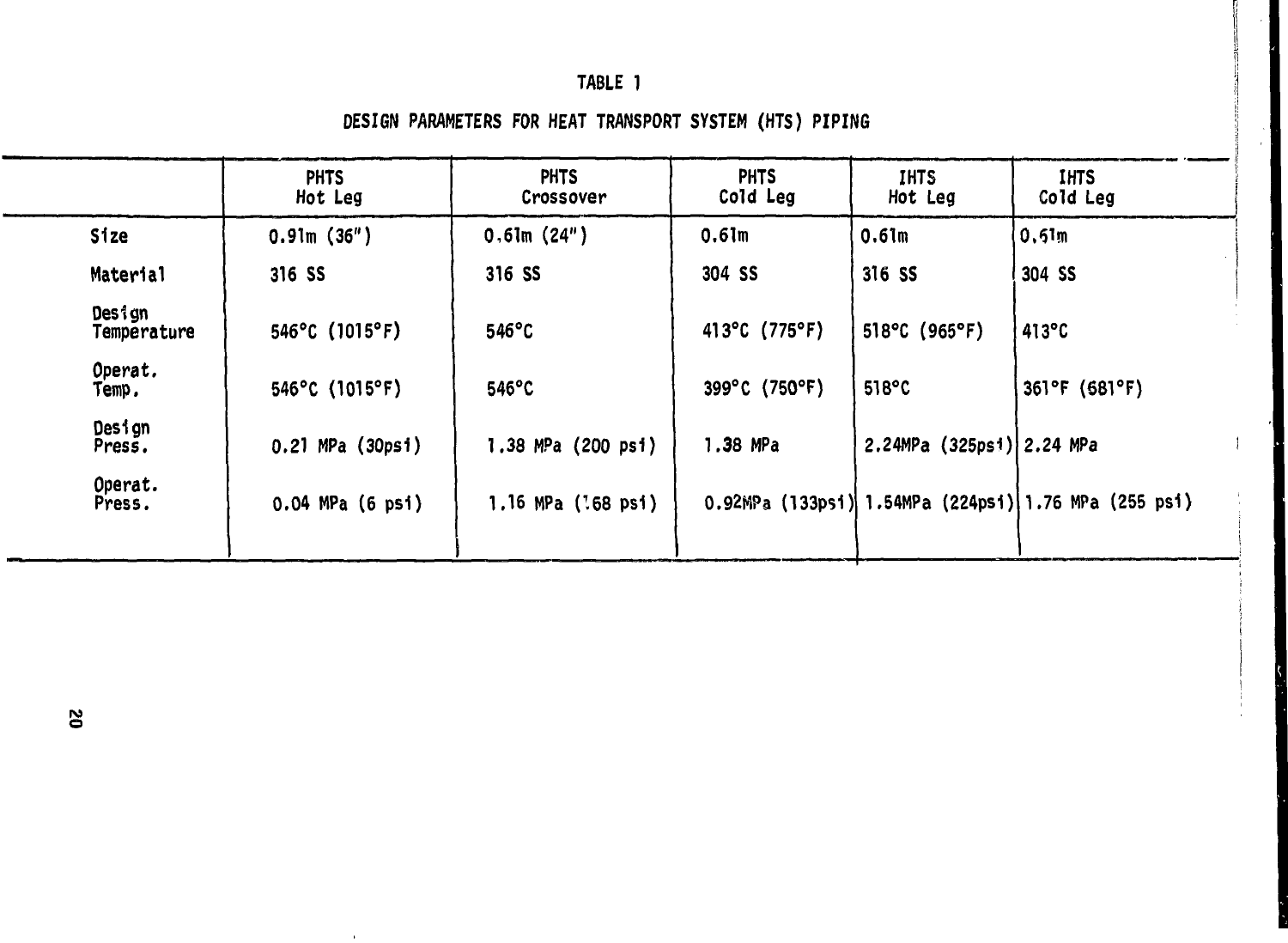

**i**

 $\chi^2$ 

**| i**

 $\chi_{\rm c}$  .

**Figure I. Piping Elastic Analysis Process**

 $\mathbf{z}$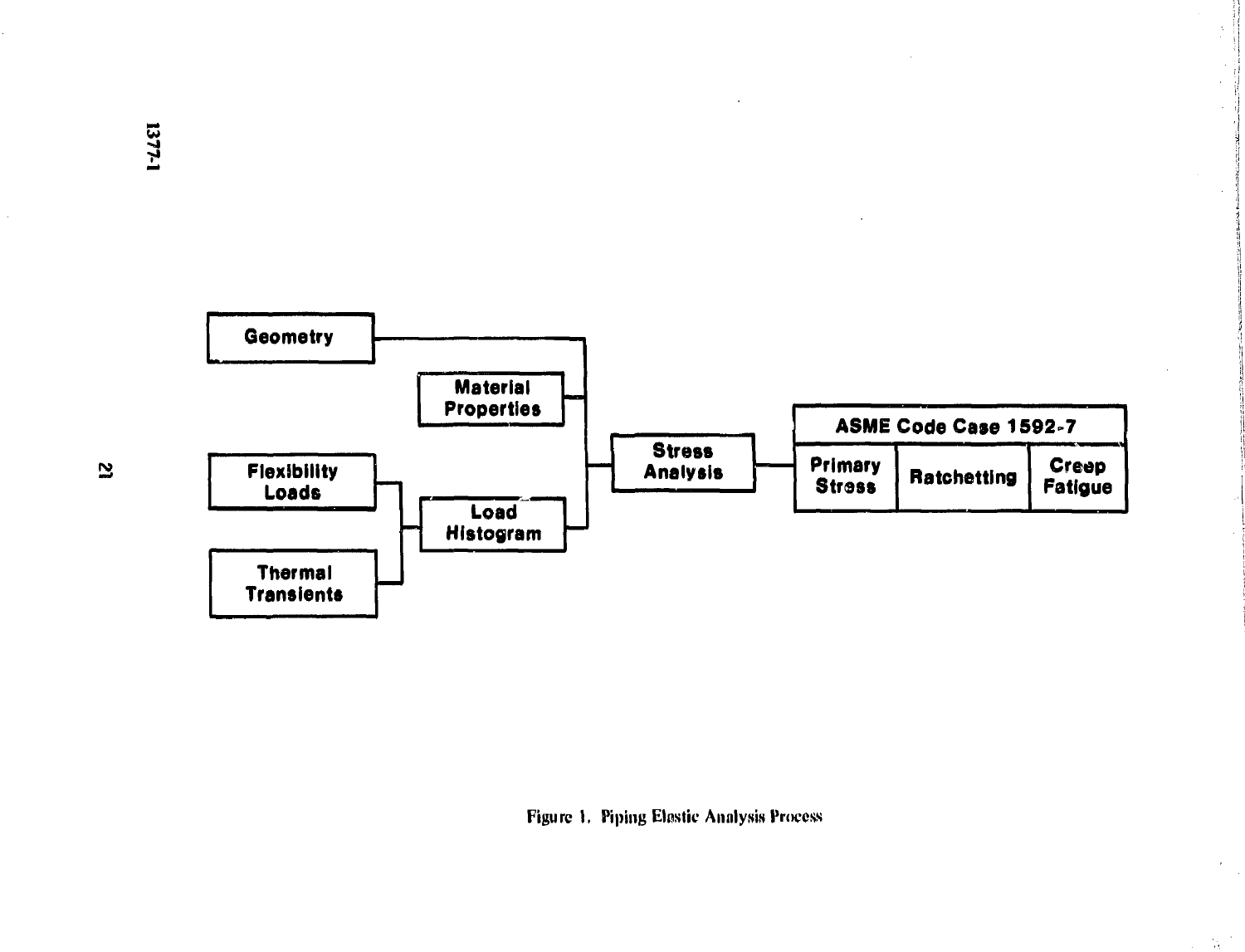



ik<br>B

Figure 2. CRBRP Heat Transport System Piping General Arrangement

**ro**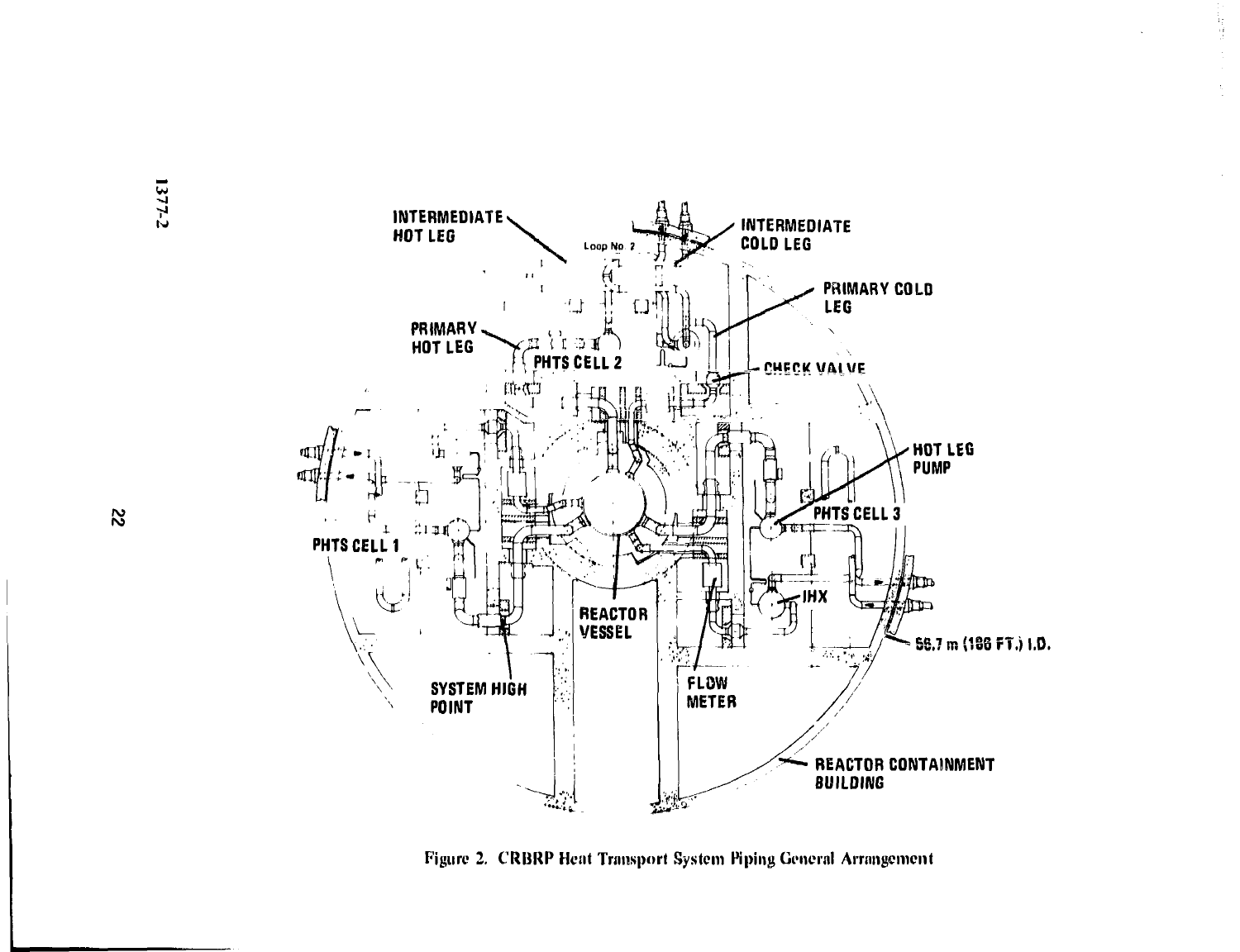

**Figure 3. CRBRP Primary Heat Transport System Piping** 

**CO**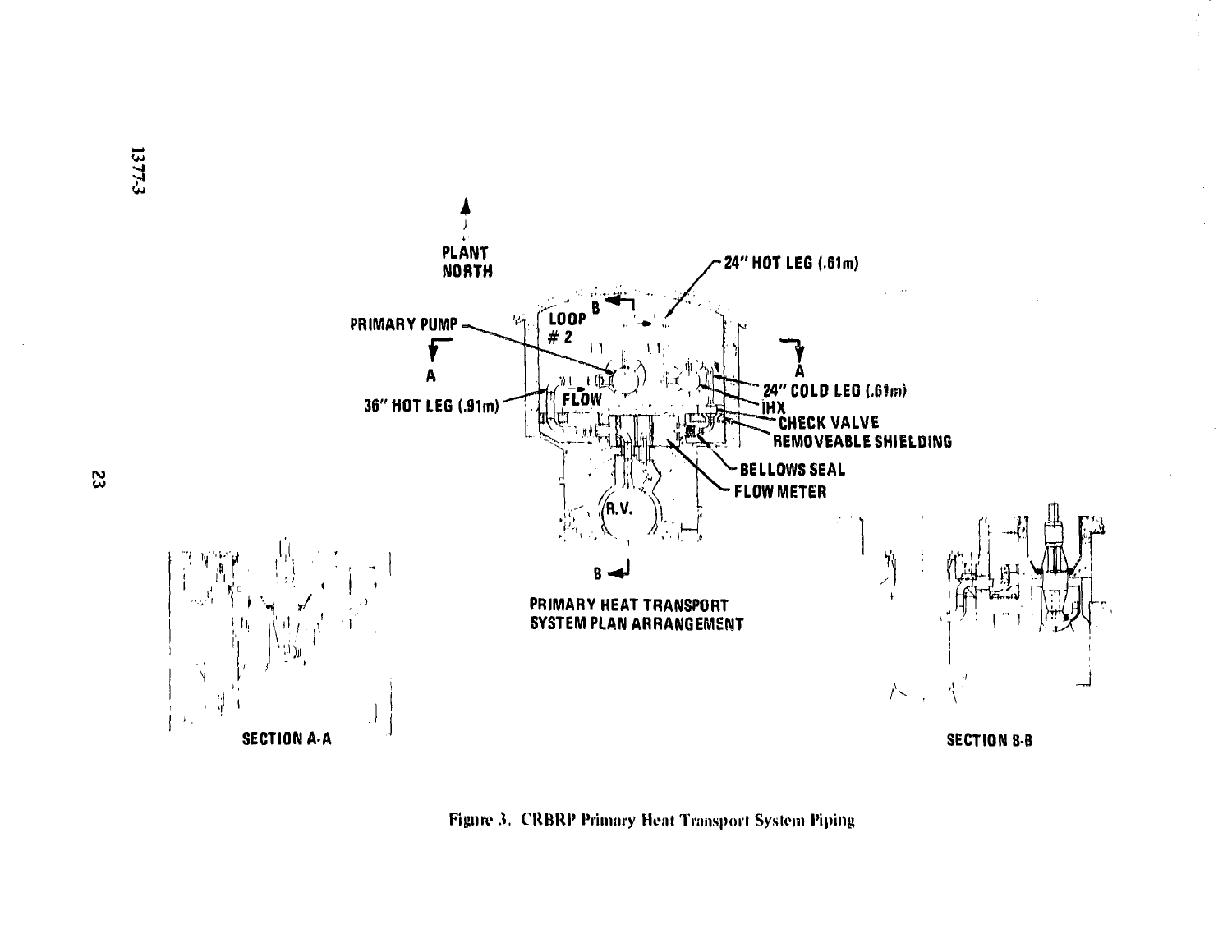

 $\frac{1}{\sqrt{2}}$ 

 $\mathbf{t}$ 

**Figure 4. CRBRP Intenncdiate Hent Transport System Piping**

1377-4

**IN)**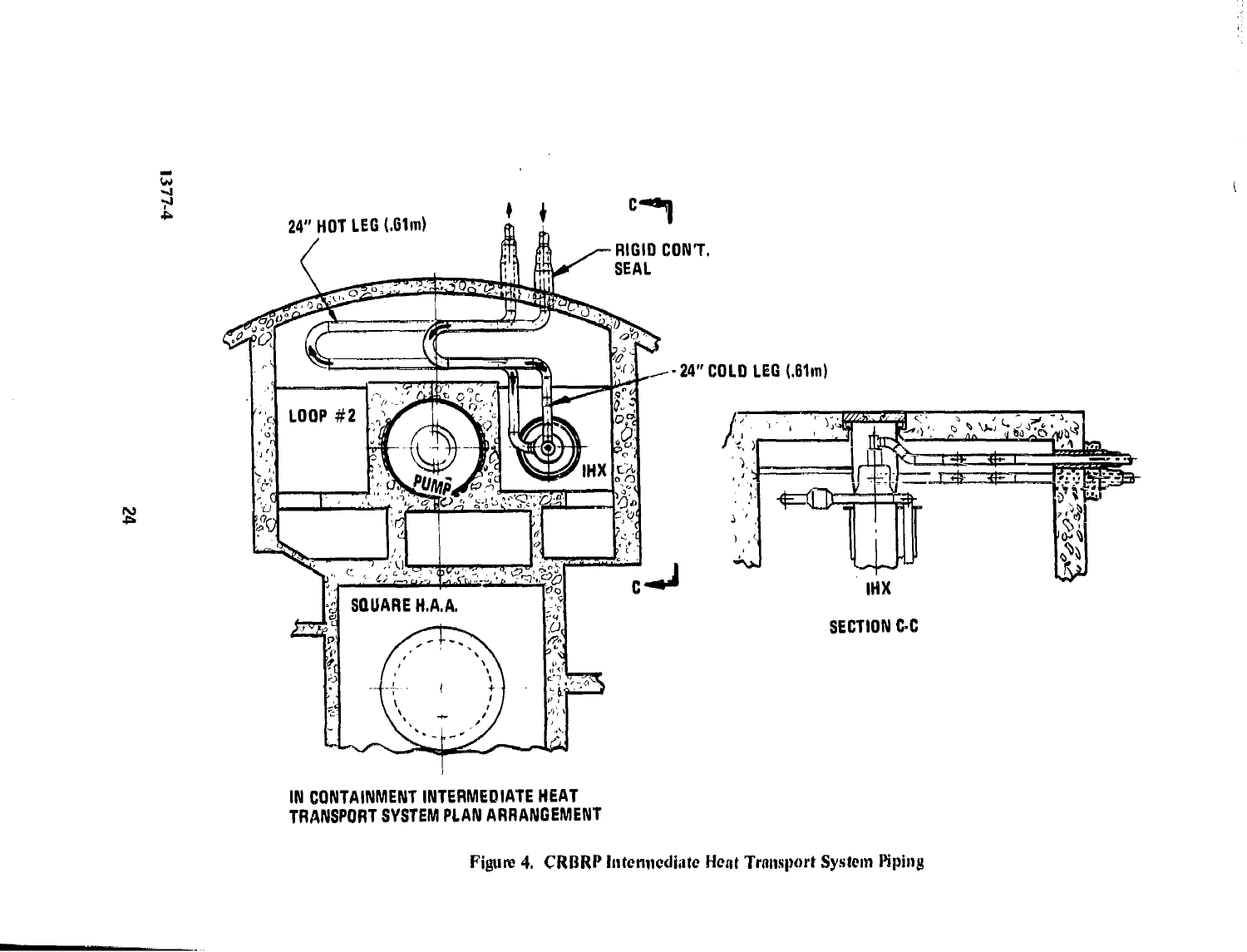

FIGURE 5: Horizontal Pipe Clamp Assembly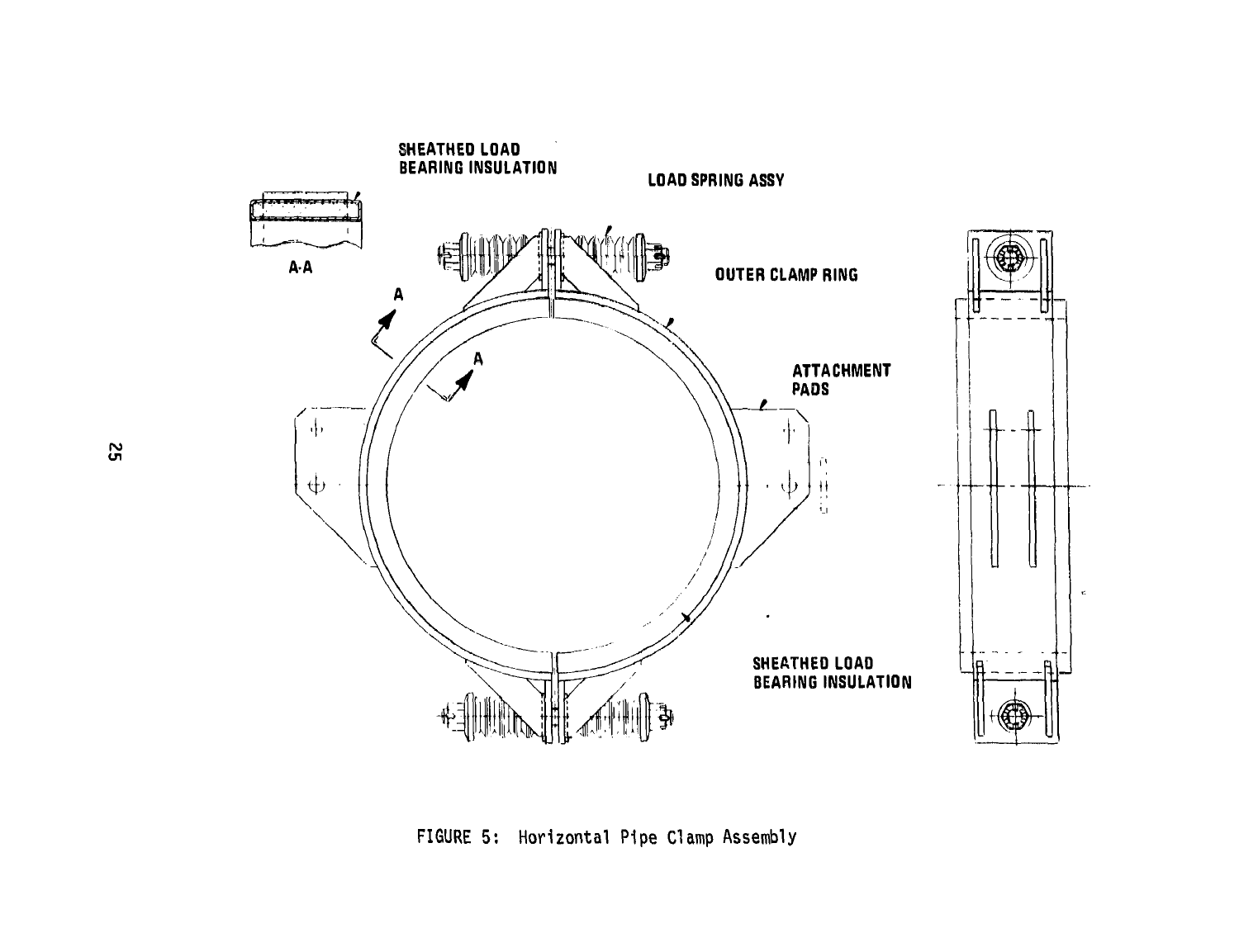

第十九章

ģ.

 $\frac{1}{4}$ 

**FIGURE 6: IHTS Piping Attachment at the Reactor Containment Building Penetration**

 $\alpha_{\rm{max}} = 1.11 \pm 0.000$ 

a<br>Tanzania eta median zuen

 $\mathcal{L}^{\mathcal{L}}(\mathcal{L}^{\mathcal{L}}(\mathcal{L}^{\mathcal{L}}(\mathcal{L}^{\mathcal{L}}(\mathcal{L}^{\mathcal{L}}(\mathcal{L}^{\mathcal{L}}(\mathcal{L}^{\mathcal{L}}(\mathcal{L}^{\mathcal{L}}(\mathcal{L}^{\mathcal{L}}(\mathcal{L}^{\mathcal{L}}(\mathcal{L}^{\mathcal{L}}(\mathcal{L}^{\mathcal{L}}(\mathcal{L}^{\mathcal{L}}(\mathcal{L}^{\mathcal{L}}(\mathcal{L}^{\mathcal{L}}(\mathcal{L}^{\mathcal{L}}(\mathcal{L}^{\mathcal{L$